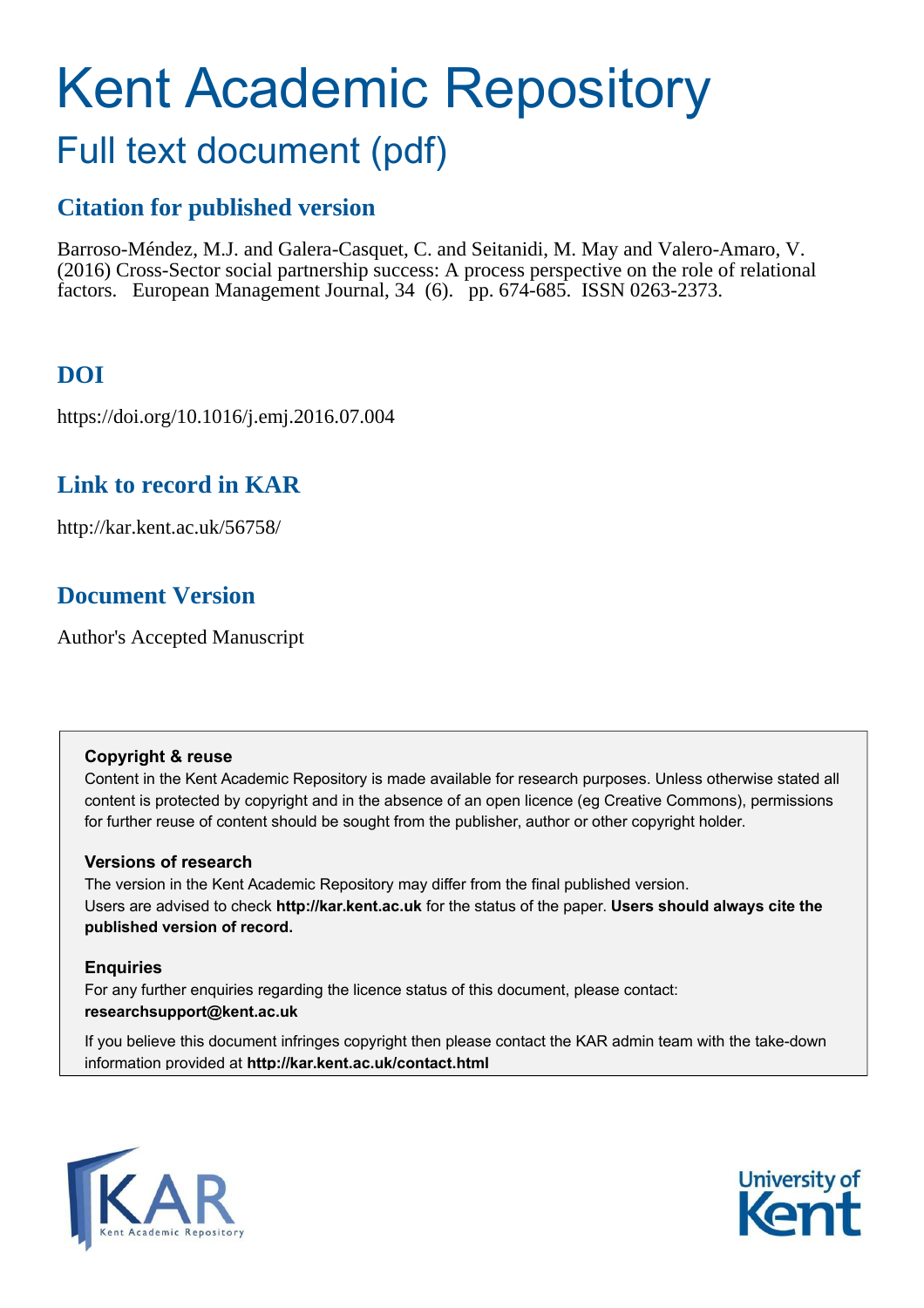# **Cross-Sector Social Partnership Success: A Process Perspective on the Role of Relational Factors**

#### **Abstract**

The study employs partial least squares structural equation modelling (PLS-SEM) to examine cross-sector social partnership success in the context of Spanish business  $(N=102)$ . Proposing the development of second-order models, the research identifies the role of relational factors that directly and indirectly affect partnership success. The study demonstrates that to increase partnership success it is essential for socially responsible businesses to share the same values with their nonprofit partners, thus contributing to trust and commitment and effectively enhancing relational effects. Employing relational factors for the conceptualisation of partnership success contributes an empirical quantitative process perspective that associates success with value creation processes.

**Key words:** Business-NPO partnerships; Relational Factors; Partnership Success; Empirical Study; Partial Least Squares (PLS).

# **1. Introduction**

Business-Nonprofit (BUS-NPO) collaborations, a type of cross-sector social partnership (Selsky & Parker, 2005), have become widely adopted by both sectors as mechanisms of working together (Berger, Cunningham, & Drumwright, 2004; Jamali & Keshishian, 2009) in addressing complex social issues that extend beyond organisational boundaries (Seitanidi, 2008). BUS-NPO collaborations are now employed internationally by business as a prominent way to implement CSR (Seitanidi & Crane, 2009), as is evident in the proliferation of relevant research. While in 2000 only a couple of papers had been available per year (Crane & Seitanidi, 2014), recently there have been over 90 publications annually with a focus on social partnerships (ARSP, 2015, p. 25-29).

Despite their 'explosive growth' (Austin, 2014, p.xxvii), many factors make developing and sustaining cross-sector collaborations a complex process. These factors include the diverse organisational cultures and mind-sets associated with each societal sector (Jamali & Keshishian, 2009; Dahan, Doh, Oetzel, & Yaziji, 2010; Kolk, Van Dolen, & Vock, 2010). Hence, despite their widely accepted value potential (Austin & Seitanidi, 2014), a large proportion of these partnerships are unsuccessful (Galaskiewicz & Colman, 2006; Gutiérrez, Schmutzler, Márquez, & Reficco, 2012), a trend already evident in business-to-business (B2B) alliances, i.e., same-sector alliances (Sherman, 1992). Difficulties associated with developing in-depth understanding of partnership success include the highly contextualised nature of partnerships and the relational complexity that is due to the multiple factors affecting partnership relationships over long periods of time. Hence, any attribution of cause-effect relationships in the context of BUS-NPO partnerships has remained elusive (Van Tulder, Seitanidi, Crane, & Brammer, 2015). The above challenges have influenced the methods employed thus far by researchers in the field, with the majority of empirical evidence deriving from qualitative studies favouring case study research. This paper responds to calls for theory development in cross-sector collaboration research (Selsky & Parker, 2005; Kourula & Laasonen, 2010; Austin & Seitanidi, 2012; Branzei & Le Ber, 2014; Murphy, Arenas, &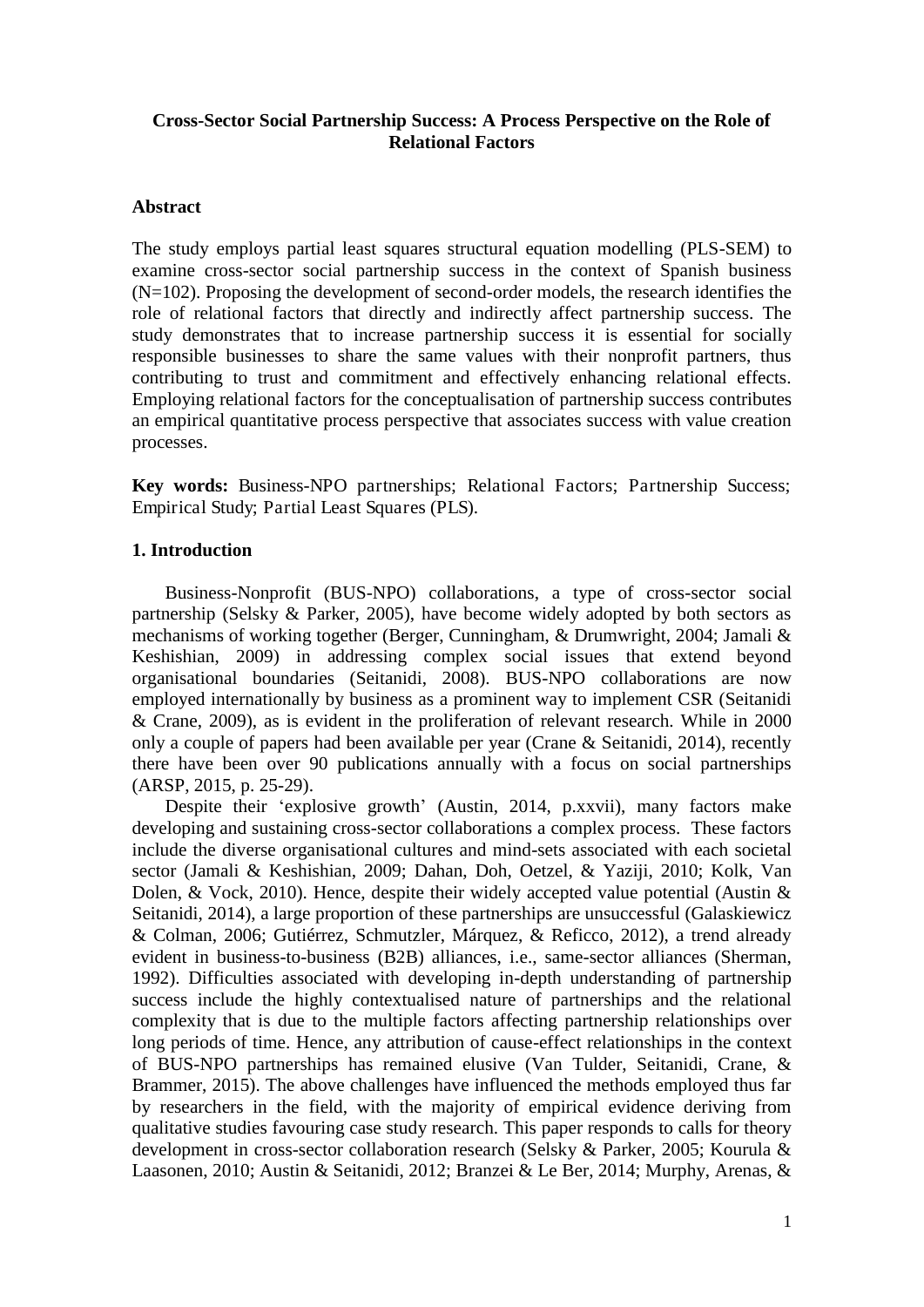Batista, 2015) and the need for generalizable findings. It contributes to the recently developed body of quantitative studies based on large cross-sector-specific samples that measure the factors influencing the efficient development and delivery of partnership outcomes (Venn, 2012; Murphy et al., 2015; Sanzo, Álvarez, Rey, & García, 2015). Specifically, this research draws on both qualitative and quantitative research that has considered the relational factors appropriate for studying partnership success (Austin, 2000; Wymer & Samu, 2003; Berger et al., 2004; Jamali & Keshishian, 2009; Murphy & Arenas, 2010; Le Ber & Branzei, 2010; Jamali, Yianni, & Abdalla, 2011; Austin & Seitanidi, 2012; Sanzo et al., 2015).

As resource-intensive and long-term relationships (Austin, 2000; Seitanidi, 2010), cross-sector partnerships require considerable attention to anticipate and understand the partner's actions (Krishnan, Martin, & Noorderhaven, 2006) in order to maximise the potential of success. In particular, when partners have the potential of furthering their own interests at the expense of the other partners it becomes imperative not only to anticipate such behaviour (Khanna, Gulati, & Nohria, 1998; Park & Ungson, 2001), but also to consider its contribution to the relationship's success (Graf & Rothlauf, 2012). Concerns about behavioural uncertainty have been addressed in the literature by focusing on relational factors including trust and commitment (Morgan & Hunt, 1994; MacMillan, Money, Money, & Downing, 2005; Krishnan et al., 2006; Lancastre & Lages, 2006; Wittmann, Hunt, & Arnett, 2009; Wu, Weng, & Huang, 2012) as the two key mediating factors that predict the attainment of partnership success (Hunt, Lambe, & Wittmann, 2002; Kauser & Shaw, 2004; Arenas & García, 2006; Palmatier, Dant, & Grewal, 2007).

We contribute to the cross-sector social partnerships literature on partnershipspecific relational factors by connecting trust and commitment to relationship learning and cooperation, conceptualised as relational effects, and assess these factors' contribution to partnership success. Furthermore, we align the relational factors with the processes of co-creation of value (Austin & Seitanidi, 2014) in order to examine partnership success as an overall partnership outcome. Our model contributes an empirical, quantitative, process perspective that associates partnership success with the processes of value creation during the formation and implementation phases of partnerships. By focusing on the business partner's commitment and trust, i.e., taking the perspective of one of the partners (Morgan & Hunt, 1994) as being the most likely to show a propensity to further its own interests within the partnership (Seitanidi, 2010), we identify the role of relational factors that directly and indirectly affect partnership success in an economic sector that is associated with high levels of opportunism. Finally, we address the complexity associated with measuring relational factors (Murphy et al., 2015) by employing partial least squares structural equation modelling (PLS-SEM) (Ringle, Sarstedt, & Straub, 2012; Roldán, & Sánchez-Franco, 2012) in the context of one European country in order to develop a consistent understanding of cross-sector social partnership success within Spanish businesses. To the best of our knowledge, this is the first empirical study to demonstrate the role of relational factors in improving the success of BUS-NPO partnerships.

In the sections that follow, we discuss the value creation processes and align them with relational factors that contribute to partnership success. We present our hypotheses within each phase of value creation by drawing upon the BUS-NPO and B2B alliance and relationship marketing literature regarding the causal effects of relational factors and the extent of their contribution to partnership success. Following the literature review and presentation of hypotheses, we describe our methods and discuss our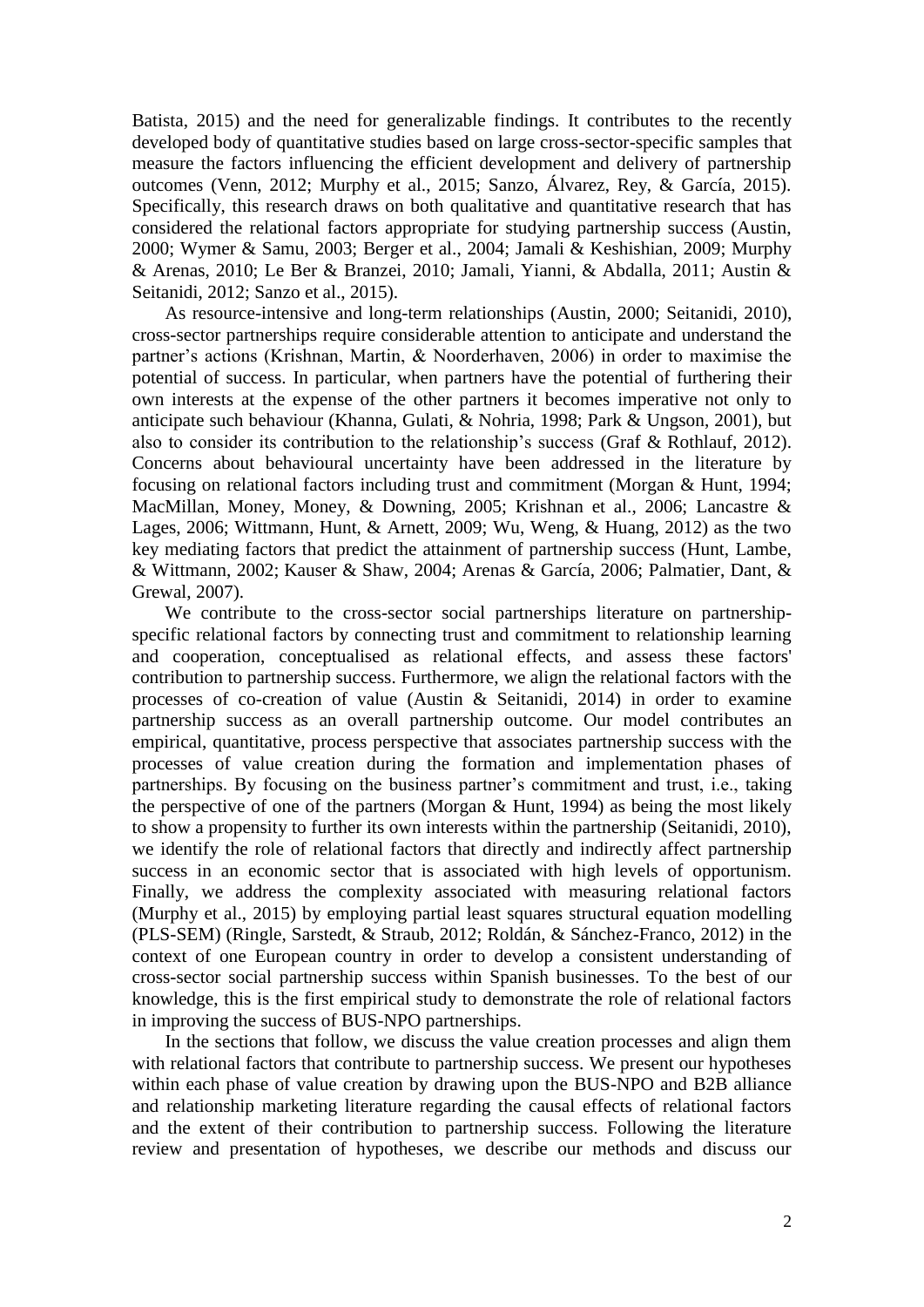findings within the context of the existing literature, followed by the implications for theory and practice.

# **2. Aligning Relational Factors with Value Creation Processes for Business-Nonprofit Partnership Success**

The significance of partnerships as mechanisms for addressing complex social issues (Waddock, 1989; Seitanidi, 2008) was recently enhanced by the examination of partnership processes as value co-creation mechanisms (Austin & Seitanidi, 2012), thus providing a deep, process perspective on BUS-NPO partnerships. In this paper, we aim to combine the co-creation of value through processes with the achievement of partnership success while emphasising the causal role of relational factors. This signals the connection of process and outcome factors that can lead systematically to partnership success within, and as a result of, partnerships.

Previous BUS-NPO partnership studies have focused on the analysis of the value creation processes and micro-processes involved in the partnership (McCann, 1983; Waddell & Brown 1997; Seitanidi, 2008; Seitanidi & Crane, 2009; Clarke & Fuller, 2010; Seitanidi, 2010; Austin & Seitanidi, 2012; Austin & Seitanidi, 2014; among others), highlighting the importance of collaborative relationship attributes during the partnership's formation and implementation in improving value creation and partnership success. Collaborative relationship attributes feature in most process partnership studies. They include the role of shared values, opportunistic behaviour, trust, commitment, and relationship learning, inter alia. The collaborative attributes that favour partnership success are referred to as 'relational factors' (Hunt et al., 2002). Their presence determines the relationship's quality, differentiating productive and effective from unproductive and ineffective partnerships, and hence being indicators of partnership success.

However, despite the significant role of relational factors, the extent to which each of them contributes to overall partnership success has not been studied systematically within the BUS-NPO context. In effect, the development of BUS-NPO theory remains largely based on a small number of observations that hold true in certain cases, but lack the capacity to form the foundations of generalizable hypotheses that need to be based on large samples. The paper addresses this research gap by employing a relational perspective that has been extensively discussed in the B2B collaboration and relationship marketing literatures (Morgan & Hunt, 1994; MacMillan et al., 2005; Palmatier et al., 2007; Wittmann et al., 2009). The basic principle in studies that employ a relational perspective is that long-term interactions, such as those of cross-sector social partnerships, are not characterised by a transactional mode of operation with short-term, minimal, personal and organisational interactions focused on economic exchange, but rather on long-term, encompassing, interactions focused on relationship development. This perspective captures the impact of situational variables that affect the different stages in the development of the relationship (Dwyer, Schurr, & Oh, 1987).

The combination of employing a process model and presenting the variables within each value creation phase can assist in modelling partnerships that address different complex social issues in different geographical contexts, thus allowing for systematic comparisons. The study puts forward core relationship factors that function as building blocks and contribute to successful relational exchange within each phase of a BUS-NPO partnership. Specifically, we employ the Commitment-Trust view, widely acknowledged in the relationship marketing literature, in order to capture the relational content of the exchange and success in partnerships (see Morgan & Hunt, 1994; Hunt et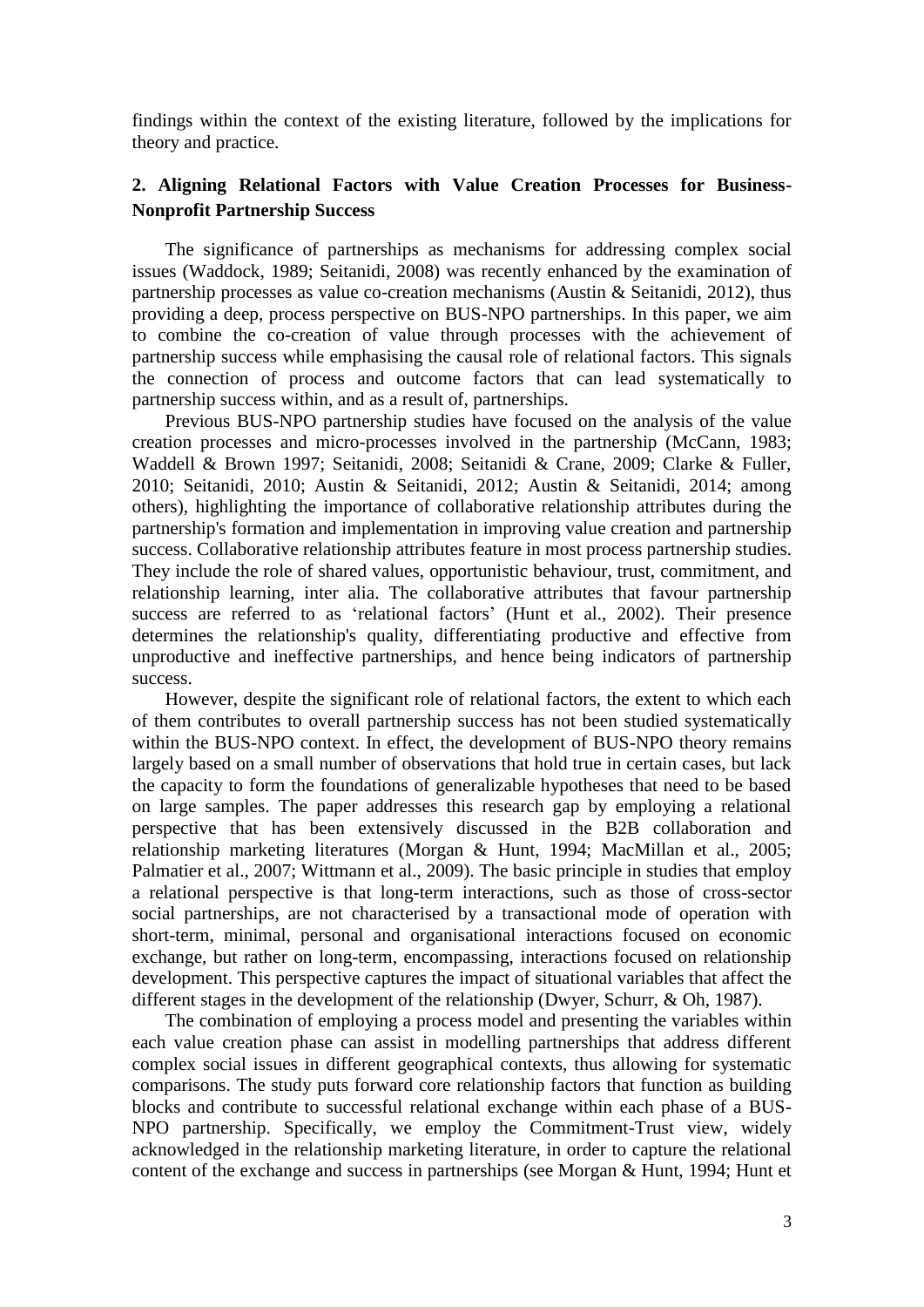al., 2002; Palmatier et al., 2007; Srinivasan, Mukherjee, & Gaur, 2011; among others). The Commitment-Trust view has its origin in Morgan & Hunt's (1994) landmark paper. It proposes that commitment and trust determine both relationship and outcome performance in a partnership (Palmatier et al., 2007). Furthermore, our alignment of specific constructs with each stage of the relationship's development follows Dwyer et al.'s (1987) argument that many of the variables are active in different stages and become latent in others. Next, we identify the role of trust and commitment as well as of other key relational factors in the achievement of partnership success, and align each of them with either the formation or the implementation phase of BUS-NPO partnerships.

#### 2.1. Relational Factors in Partnership Formation

The formation phase of partnerships, a fundamental determinant of partnership success (Austin, 2000; Seitanidi, Koufopoulos, & Palmer, 2010; Austin & Seitanidi, 2012; Austin & Seitanidi, 2014), is that comprising the processes in which the partners establish the initial conditions (Bryson, Crosby, & Stone, 2006) or the problems to be addressed (Gray, 1989; McCann, 1983; Waddell & Brown, 1997). Different authors have emphasised certain relational factors that can improve the formation phase, and consequently partnership success. For instance, Austin & Seitanidi (2012) suggest that values shared between partners –expressed through the initial articulation of a social problem– can facilitate communication between partners, the resolution of conflicts, or mutual trust. Similarly, other authors (Rondinelli & London, 2003; Graf & Rothlauf, 2012) highlight that opportunistic behaviour is a relational factor in the formation phase that is important for partnership success because opportunistic actions can impact negatively the relationship between businesses and NPOs. In fact, the high levels of opportunism present in B2B alliances (Rivera-Santos & Rufín, 2010), an attribute mainly associated with the profit sector, and the concern of NGOs to retain high levels of legitimacy while in partnership with businesses (Seitanidi & Crane, 2009) increase the significance of this factor since opportunistic behaviour can cause partnership termination. Below, we conceptualise these two relational factors, and propose the links that we will corroborate empirically.

#### 2.1.1. Shared Values

The shared values construct can be conceptualized as "the degree to which the partners have beliefs in common about what behaviours, goals, and policies are important or unimportant, appropriate or inappropriate, and right or wrong" (Morgan & Hunt, 1994, p. 25). Along these lines, Arenas & García (2006) noted that shared values are norms that guide the appropriateness of actions that are undertaken. According to the strategic alliance and relationship marketing literatures (Dwyer et al., 1987; Young-Ybarra, & Wiersema, 1999; Sarkar, Echambadi, Cavusgil, & Aulakh, 2001; MacMillan et al., 2005; Ybarra & Turk, 2009), when partners perceive that their counterpart has chosen the appropriate actions, they will be willing to increase their level of trust and commitment. We therefore posit the following two hypotheses:

- H1: Shared values affect trust directly and positively.
- H2: Shared values affect commitment directly and positively.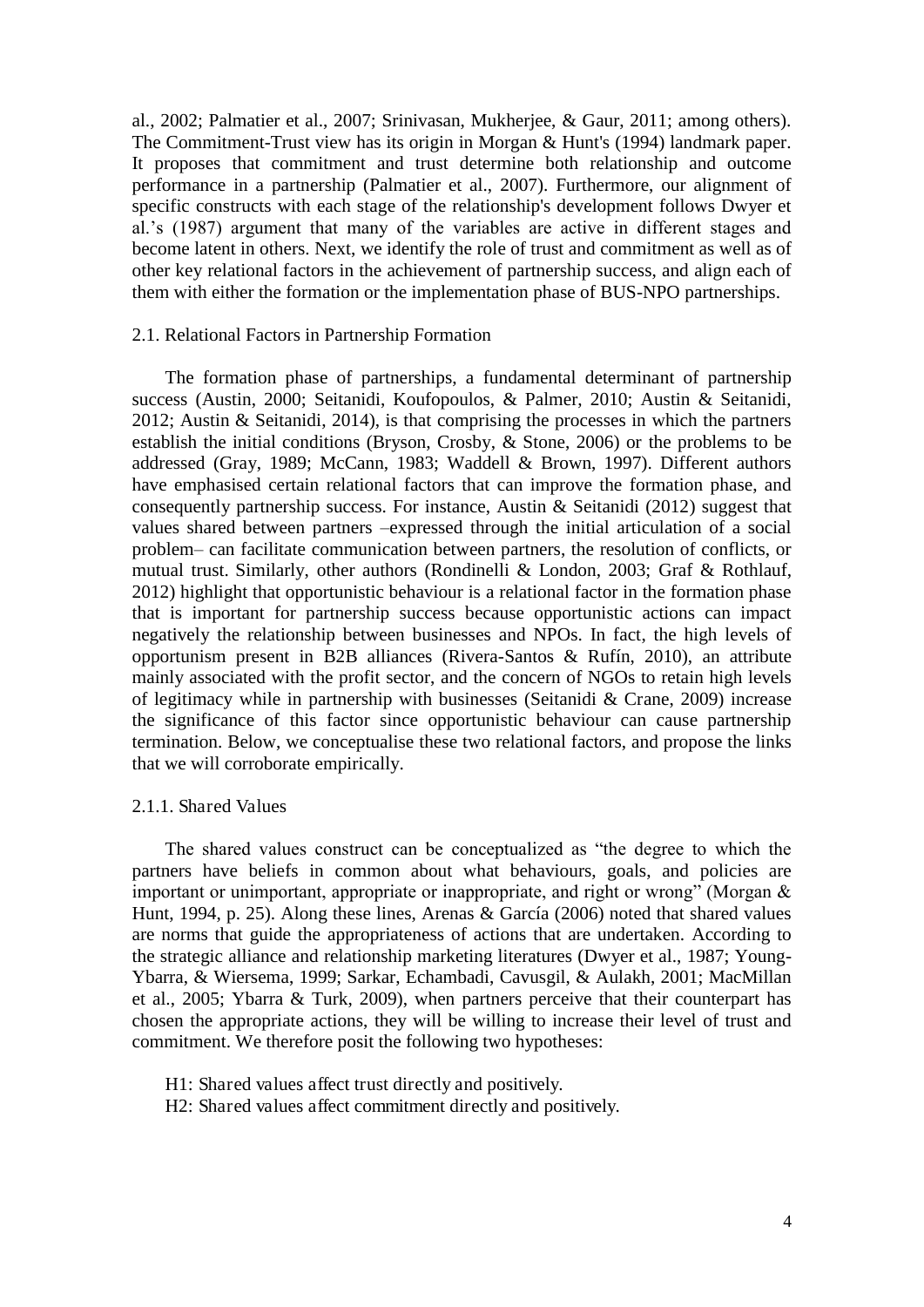#### 2.1.2. Opportunistic Behaviour

Opportunistic behaviour can be defined as "self-interest seeking with guile" (Williamson, 1975, p.6), and it refers to the "incomplete or distorted disclosure of information, especially to calculated efforts to mislead, distort, disguise, obfuscate or otherwise confuse" (Williamson, 1985, p. 47). Empirical research in the alliance literature mentions that opportunistic behaviour has a direct effect on reducing trust, and a negative indirect effect on commitment mediated by trust (Lancastre & Lages, 2006; Cheng, Yeh, & Tu, 2008; Jena, Guin, & Dash, 2011; Vieira, Monteiro, & Veiga, 2011). If opportunistic behaviour is adopted by a partner, it will create short-term inequality, which in effect will undermine the counterpart's position within the relationship, resulting in the counterpart's reduced levels of trust towards that partner (Barnes, Leonidou, Siu, & Leonidou, 2010). We therefore posit the following hypothesis:

H3: Opportunistic behaviour affects trust directly and negatively.

The next section moves the discussion of relational factors to the phase of partnership implementation.

#### 2.2. Relational Factors in Partnership Implementation

The partner's interactions (Selsky & Parker, 2005; Clarke & Fuller, 2010) that facilitate the day-to-day (Seitanidi, 2010) effective functioning of the relationship (Kolk et al., 2010) have been studied during the implementation phase of the partnership. Different authors have pointed out several relational factors that can improve the interactions in this phase, and consequently, partnership success. For example, Berger et al. (2004) detected that trust can improve the interactions between partners because its presence reduces covert behaviours, opportunism, and communication problems. Similarly, Glasbergen (2011) emphasised that trust can reduce perceptions of risk and vulnerability during the partnership relationship. Sanzo et al. (2015) suggested that relationship commitment can also improve the interactions between partners due to the presence of partner-shared emotional and affective bonds. Along these lines, Wilson, Bunn, & Savage (2010) pointed out that a high level of cooperation between partners is also a key factor in the partnership's implementation because it involves a strong interaction between partners, positively affecting the ability of the partnership to generate positive outcomes. Similarly, Austin (2000) and Tennyson (2003) suggested that the existence of a shared learning culture, in this phase of mature interactions, can potentially enhance the interactions between the partners by increasing opportunities for sharing key information, making sense of the shared information, and integrating the knowledge created in relationship memories.

While the BUS-NPO literature has made clear reference to the importance of relational factors during a partnership's implementation, the distinctive role of each of them within this phase has not yet been identified (Seitanidi, 2010). Hence, the connections among relational factors remain elusive, and it is uncertain how each contributes to partnership success. In our paper, following Rivera-Santos & Rufín's (2010) suggestion that governance mechanisms influence the partners' behaviour, we suggest that trust and commitment are informal governance mechanisms functioning as pre-conditions for cooperation and relationship learning, which we conceptualise as relational effects (RE) in the course of the partnership. Below, we discuss each of these relational factors, and propose the links that we will validate empirically.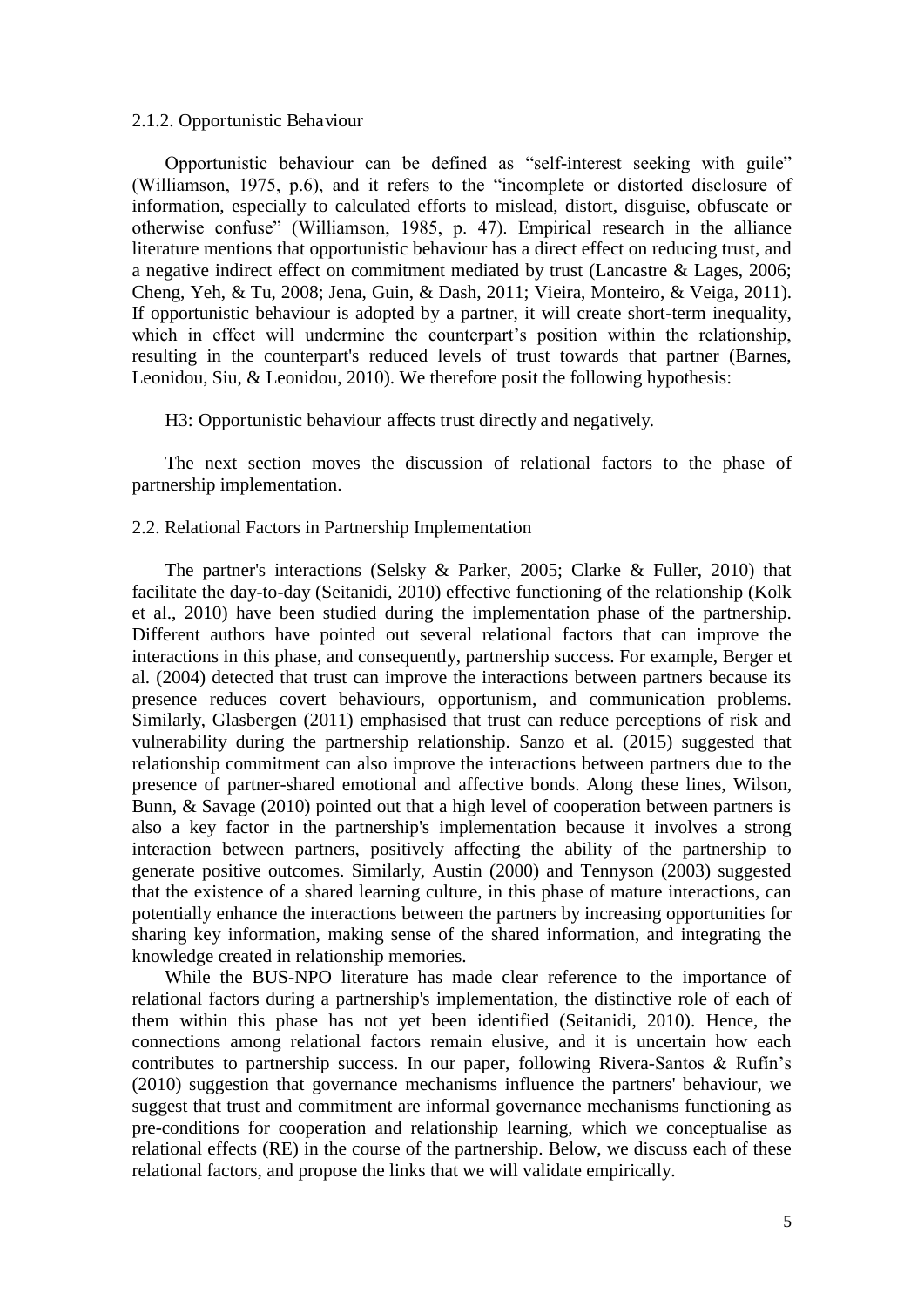## 2.2.1. Pre-conditions of RE: Trust and Commitment

Trust and commitment are key variables during the BUS-NPO partnership implementation as they can either drive or improve the interaction between partners. According to Moorman, Deshpandé, & Zaltman's conception (1993, p. 82), trust can be defined as "a willingness to rely on a partner in whom one has security". This definition is parallel to that proposed by Morgan & Hunt (1994, p. 23) that "trust exists when one party has security in the reliability and integrity of its partner in the exchange". Following Dwyer et al. (1987, p. 19) and Morgan & Hunt (1994, p. 23), we understand relationship commitment as "the implicit or explicit sign of the relationship's continuity between the partners" due to the "the belief … that an ongoing relationship with the other is so important as to ensure that every effort will be made to maintain it, i.e., the committed party believes the relationship is of value, and will work to ensure that it lasts indefinitely". Most alliance research has found that, with respect to the relationship between trust and commitment, trust is the main determinant of commitment because, without trust, neither partner would take the risk of committing to the relationship (Rodríguez & Wilson, 2002; Lancastre & Lages, 2006; Palmatier et al., 2007; Barnes et al., 2010; Vieira et al., 2011; Salciuviene, Reardon, & Auruskeviciene, 2011; Wu et al., 2012). Consistent with these findings in B2B collaboration and relationship marketing studies, we propose the following hypothesis:

H4: Trust affects commitment directly and positively.

#### 2.2.2. Relational Effects: Cooperation and Relationship Learning

As mentioned above, additional key factors in the partnership implementation are cooperation and relationship learning. Below, we discuss the role of trust and commitment as pre-conditions for the development of these relational effects.

Relationship learning is conceptualised as an important relational effect for the partner organizations due to its inherent value creation processes of exchange of information, common interpretation, and integration of knowledge (Selnes & Sallis, 2003) that indicate the roadmap in achieving partnership success. The body of empirical research in the alliance literature offers strong evidence that the trust and commitment constructs directly improve the development of a learning culture in the relationship. First, with respect to trust, Morgan & Hunt (1994) have demonstrated that the partners in an exchange will be more likely to share information when they believe that they will not be exploited or put at risk by the actions of the other. Different authors (Selnes & Sallis, 2003; Jean, Sinkovics, & Kim, 2010; Yang & Lai, 2012) have proposed and empirically validated that the existence of trust facilitates relationship learning in partnerships between businesses. In particular, its presence makes the partners more likely to share information they consider sensitive and to maintain a constructive and creative dialogue aimed at adding meaning to that information. Accordingly, we posit the following hypothesis:

H5: Trust affects relationship learning directly and positively.

Second, with respect to commitment, Selnes & Sallis (2003) for example have shown that the stronger the partners' commitment to the goals of a relationship, the greater will be their exchange of information. More specifically, different authors have postulated and empirically corroborated that commitment influences relationship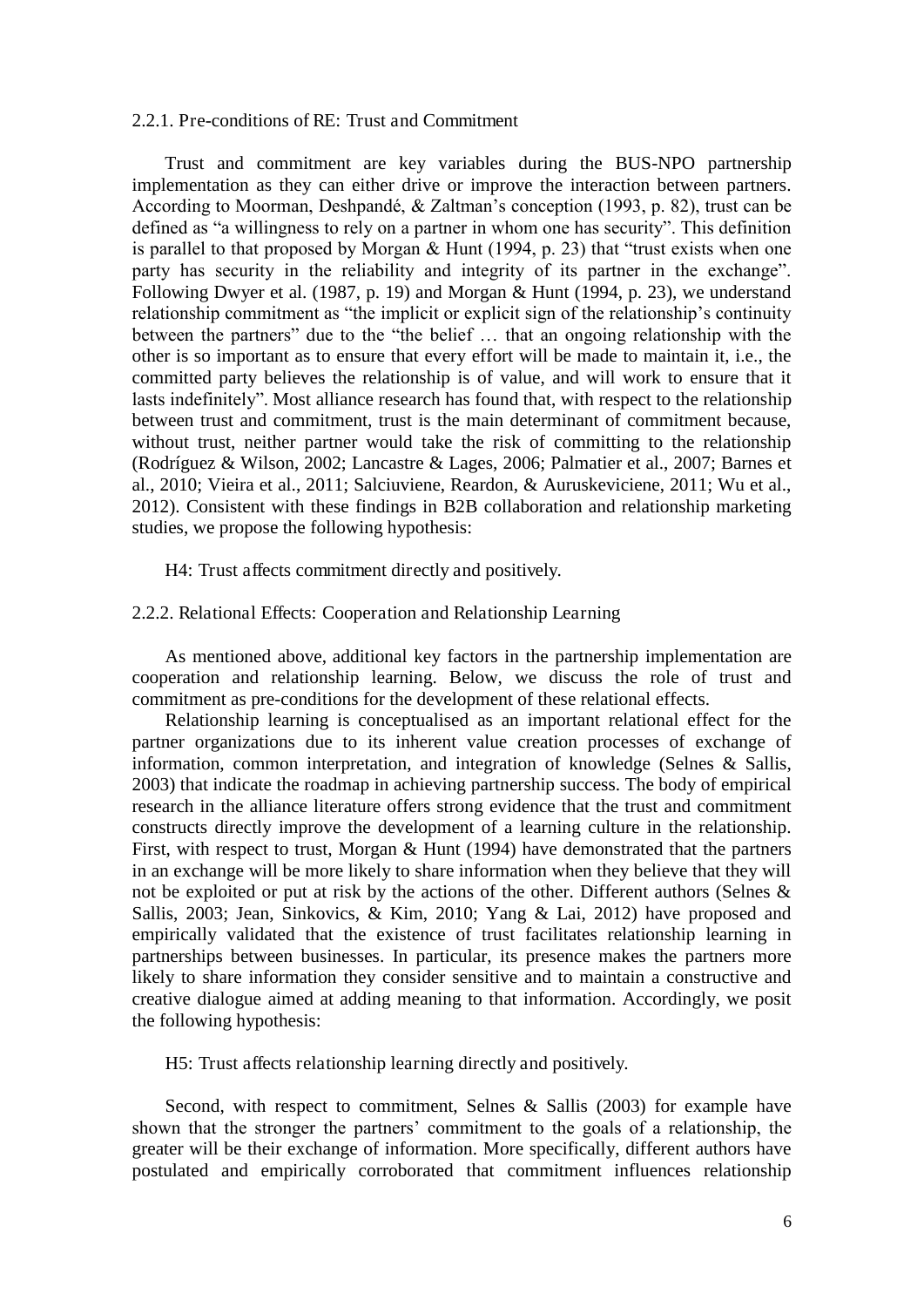learning directly and positively (Ling-Yee, 2006; Chang & Gotcher, 2008). Consequently, we expect that commitment will also foster relationship learning in BUS-NPO partnerships; hence we posit the following hypothesis:

H6: Commitment affects relationship learning directly and positively.

Cooperation, another important relational effect, can be defined as a set of similar or complementary coordinated actions aim at attaining common or individual goals (Anderson & Narus, 1990). Different studies of alliances have demonstrated that trust and commitment are two clear antecedents of the generation of cooperative behaviours between partners. First, trust is a major facilitator of cooperation because partners will only take high risks in cooperation when they have confidence in their counterparts (Morgan & Hunt, 1994; Lancastre & Lages, 2006; Pimentel, Borin, & Hagelaar, 2006; Payan & Svensson, 2007; Ha, 2010). Hence, trust fosters a sense of security in the reliability and integrity of the other partner (Hunt et al., 2002). And second, commitment is also an important determinant of cooperation because a committed partner, wanting the relationship to work, will always cooperate with their counterpart (Pesämaa, & Franklin, 2007; Duhan & Sandvik, 2009; Ha, 2010; Vieira et al., 2011; Wu et al., 2012). Accordingly, we posit the following two hypotheses:

H7: Trust affects cooperation directly and positively.

H8: Commitment affects cooperation directly and positively.

In the next section, we discuss the direct effects of the relational factors that are part of the implementation phase on overall partnership success.

2.3. Contribution of Relational Factors to Partnership Success

Most of the literature on BUS-NPO partnerships employs interchangeably the terms 'success' and 'value creation' (Perez-Aleman & Sandilands, 2008; Jamali & Keshishian, 2009; Le Ber & Branzei, 2010; McDaniel & Malone, 2012; Murphy et al., 2015; Sanzo et al., 2015; among others). Value creation refers to the achievement of positive organisational and societal outcomes as a result of the collaboration (Seitanidi, 2010; Austin & Seitanidi, 2012). Moving beyond the outcomes or benefits achieved, the BUS-NPO literature emphasises that ultimately each partner organization must determine for itself the extent to which the partnership process achieved its performance expectations (Austin, 2000; Tennyson, 2003). The joint evaluation of outcomes and expectations is a common practice in the field of B2B relationships. Thus, many authors (Mohr & Spekman, 1994; Kauser & Shaw, 2004; Arenas & Garcia, 2006) evaluate partnership success by distinguishing two dimensions: the achievement of the expected outcomes as a result of the collaboration, and the level of satisfaction of the partners with the achievement of these outcomes. Hence, a BUS-NPO partnership process will be considered successful when it achieves the first dimension of expected collaboration outcomes, and the second dimension of partner satisfaction. We propose that relational factors that are part of the implementation phase directly improve the success of partnership processes between businesses and NPOs.

Firstly, regarding the mediating constructs –trust and commitment– most of the empirical research in the alliance literature indicates that trust only indirectly influences partnership success through commitment. Commitment, however, has a direct and positive impact on the achievement of greater partnership success (Mohr & Spekman,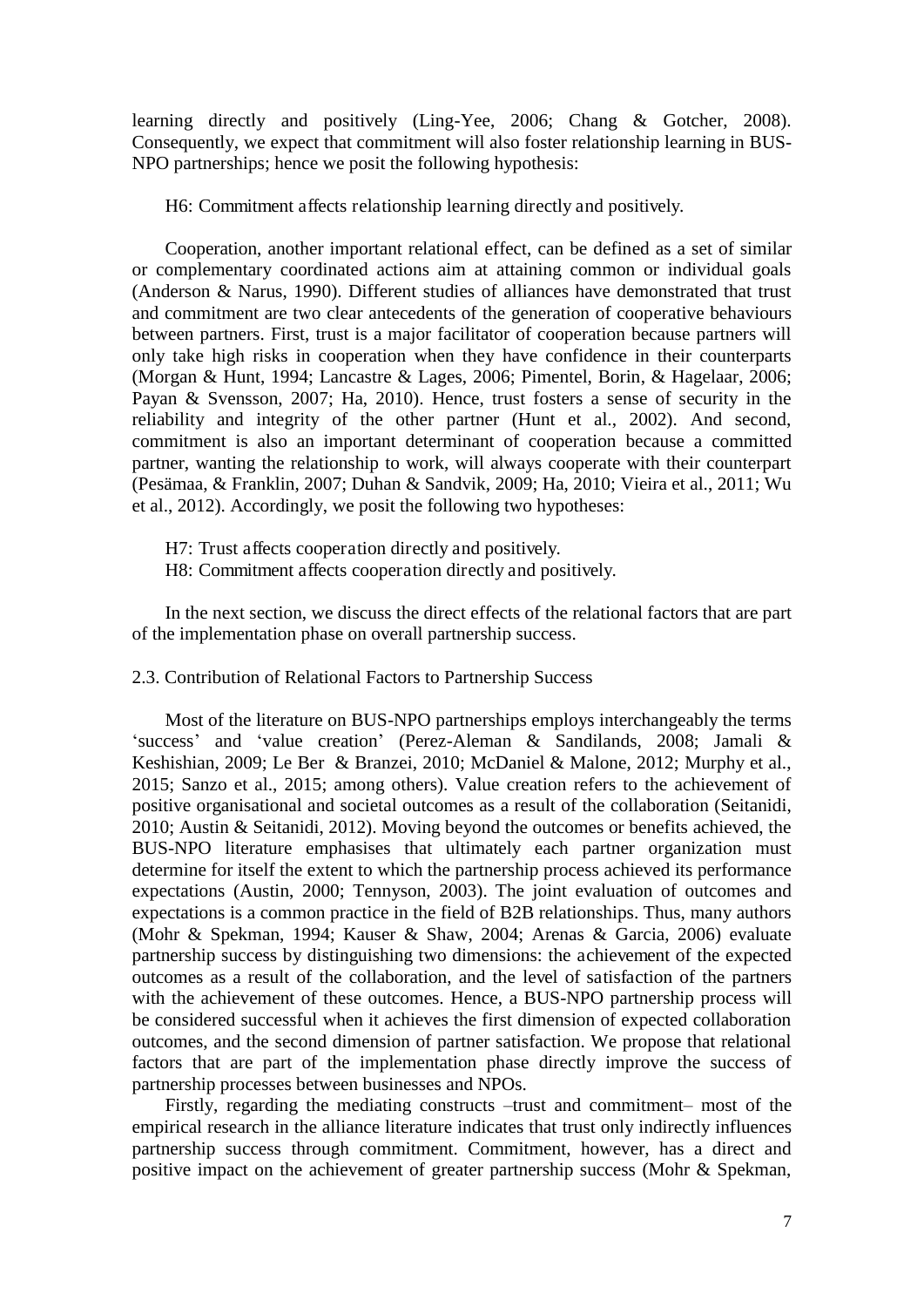1994; Monckza, Petersen, Handfield, & Ragatz, 1998; Hunt et al., 2002; Arenas & García, 2006; Palmatier et al., 2007; Salciuviene et al., 2011). This is because only when partners are committed to their relationship will they work hard for the partnership's success. Following these studies, we posit the following hypothesis:

H9: Commitment affects partnership success directly and positively.

Secondly, numerous authors (Anderson & Narus, 1990; Siguaw, Simpson & Baker, 1998; Morris & Carter, 2005; Arenas & García, 2006; Kim, Kim, Pae, & Yip, 2013) have shown that the development of cooperative behaviours, which are only possible when the objectives of each partner are positively related with those of the other partner, directly improves the likelihood of success in strategic alliances. The reason is that this alignment of goals improves the efficiency and effectiveness of the relationship, thereby generating greater value (Morris & Carter, 2005). Accordingly, we posit the following hypothesis:

H10: Cooperation affects partnership success directly and positively.

Thirdly, in the partnership literature, several studies have empirically validated that relationship learning directly improves the partnership success because its presence fosters the creation of value through effectiveness (greater benefits with the same costs), efficiency (the same benefits at lower costs), and/or innovation (new results from the pooling of knowledge) (e.g., Ling-Yee, 2006; Jean et al., 2010; Cheung, Myers, & Mentzer, 2011; Fang, Fang, Chou, Yang, & Tsai, 2011; among others). Considering these arguments, we therefore posit the following hypothesis:

H11: Relationship learning affects partnership success directly and positively.

Figure 1 below presents the model that we employ to validate in the BUS-NPO context the role of the relational factors within two partnership phases: shared values and opportunistic behaviour within the formation phase; trust, commitment, cooperation, and relationship learning as part of the implementation phase. As explained above, we conceptualise trust and commitment as the preconditions of the relational effects. We finally examine the contribution of the above relational factors to partnership success.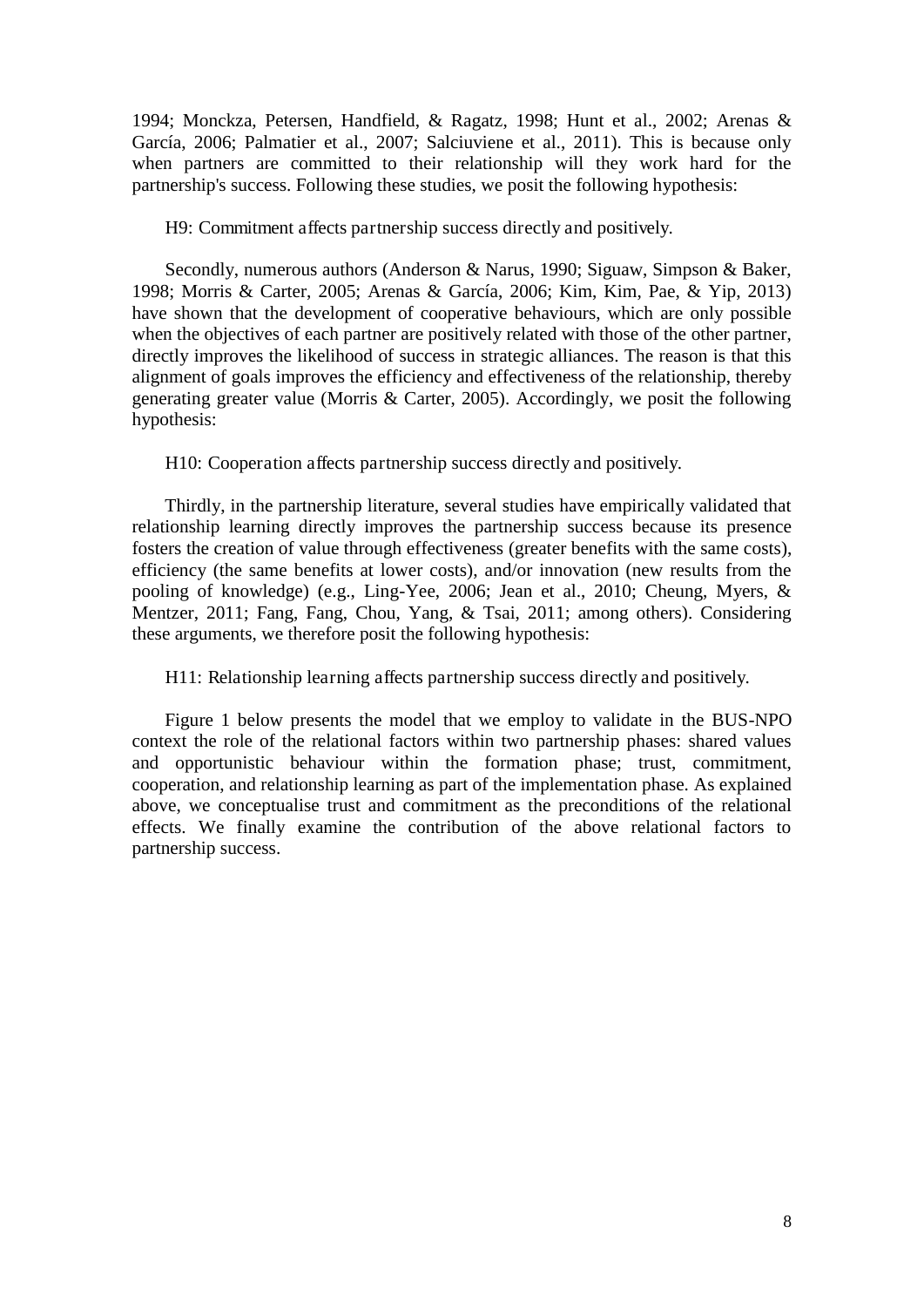

**Figure 1.** Model of success for BUS-NPO partnerships.

# **3. Data and Methods**

# 3.1. Sample and Data Collection

Between August 2014 and January 2015, using a contact database created by the authors, an invitation to participate in a Web-based survey was sent via email to 657 Spanish businesses in cross-sector collaboration relationships with nonprofit organisations in recent years. After three e-mails had been sent reminding recipients of their invitation to participate in our study, a total of 102 valid responses were received, resulting in a 15.53% response rate, comparable to BUS-NPO collaborations in recent quantitative studies (see Murphy et al., 2015 or Sanzo et al., 2015). The individuals of our sample work in businesses of various sizes and sectors (see Table 1), although there is a clear predominance of large businesses (60%) -with more than 250 employees- and a strong presence of the tertiary sector (62%).

# **Table 1**

| Variables                                                  | <b>Number of businesses</b> |
|------------------------------------------------------------|-----------------------------|
|                                                            | 102                         |
| Business size by number of employees                       |                             |
| SMEs (Small and medium businesses)                         | 40%                         |
| Large businesses                                           | 60%                         |
| Businesses sectors (Major Standard Sectors Classification) |                             |
| Primary sector                                             | 16%                         |
| Secondary sector                                           | 22%                         |
| Tertiary sector                                            | 62%                         |

Characteristics of the sample.

Note: Following the guidelines of the Directorate-General Enterprise and Industry of the European Commission, organizations with 1-249 employees were designated as small and medium businesses, and those with 250 or more as large.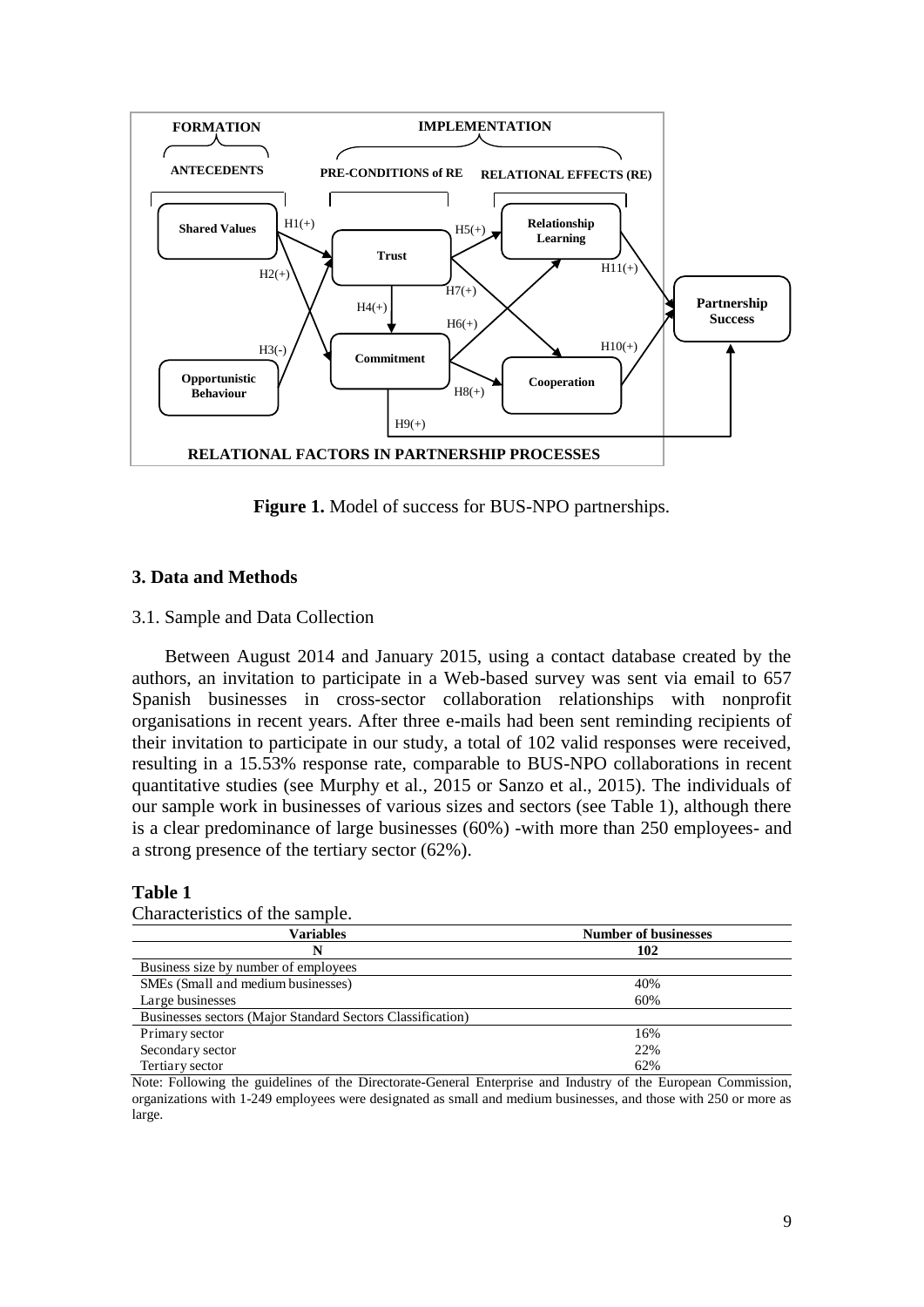#### 3.2. Measures

The survey consisted of a questionnaire that asked respondents to indicate their level of agreement or disagreement with different statements about the constructs of our study. All the variables were measured on the basis of seven-point Likert scales. With the exception of partnership success, they were measured adapting existing, prevalidated scales found in the literature, mainly in B2B collaboration relationships. The measurements of the two antecedents, shared values (SV) and opportunistic behaviour (OB), used adaptations of the scales appearing in MacMillan et al. (2005) and Lee (1998), respectively. These variables were modelled as unidimensional constructs formed by three reflective items and seven reflective items for shared values and opportunistic behaviour, respectively. The reflective indicators represent reflections, manifestations, or functions of a construct (Polites, Roberts & Thatcher, 2012).

The measurement of trust (TR) was adapted from Vázquez, Iglesias, & Álvarez-González (2005). We followed their study and identified two dimensions of TR: credibility (CRED) and benevolence (BEN). The final scale included 12 items. These dimensions were modelled as reflective first-order constructs. Reflective first-order constructs are theoretical concepts that are inferred from their observed variables (indicators) and in which changes in the constructs are reflected (manifested) by their indicators (Diamantopoulos, Riefler, & Roth, 2008). However, TR was designed as a second-order construct. Specifically, TR was modelled as a composite with a reflective measurement model (Mode A) (Henseler, Ringle & Sarstedt, 2016). We justify this decision with the following reasons. 1) We have followed a superordinate form (Polites et al., 2012) to model this construct, in which relationships flow from the construct to its dimensions. Each dimension exemplifies a different manifestation or realization of the underlying construct (Leal-Rodríguez, Roldán, Ariza-Montes, & Leal-Millán, 2014). Therefore, these different dimensions would connect with the idea of a composite, so that "the resulting composite variable may be a proxy for a latent concept, but the dimensions do not necessarily need to be conceptually united" (Henseler et al., 2016, p. 408). 2) Since we have used a superordinate approach, we expect that the dimensions or facets will be strongly correlated with each other and will move together (Law & Wong, 1999). This implies that we have used a second-order construct with several dimensions, but all these facets are necessary to create the multidimensional construct. And finally 3) Mode A is particularly advisable for modelling TR since this is the mode of estimation that performs the best when dimensions are collinear, as is the case for the present multidimensional construct (Becker, Rai, & Rigdon, 2013).

The measurement of commitment variable (CM) used an adaptation of the scale appearing in Wittmann et al. (2009). This variable was modelled as a unidimensional construct formed by five reflective items. Cooperation (CP) was also modelled as a unidimensional construct and measured by five reflective items adapted from Wittmann et al. (2009). The measurement of relationship learning (RL) was adapted from Selnes & Sallis (2003). Following their study, we identified three dimensions of RL: exchange of information (EI), common interpretation (CI), and integration of knowledge (IK). The final scale comprised 17 items. While these dimensions were modelled as reflective first-order constructs, RL was also modelled as a composite (Mode A).

Similarly, in view of the above arguments, partnership success (PS) was also modelled as a composite model (Mode A) and measured by two dimensions (Mohr  $\&$ Spekman, 1994): achievement of expected benefits from collaboration (AB) and satisfaction (SAT). The measurement of satisfaction used an adaptation of the scale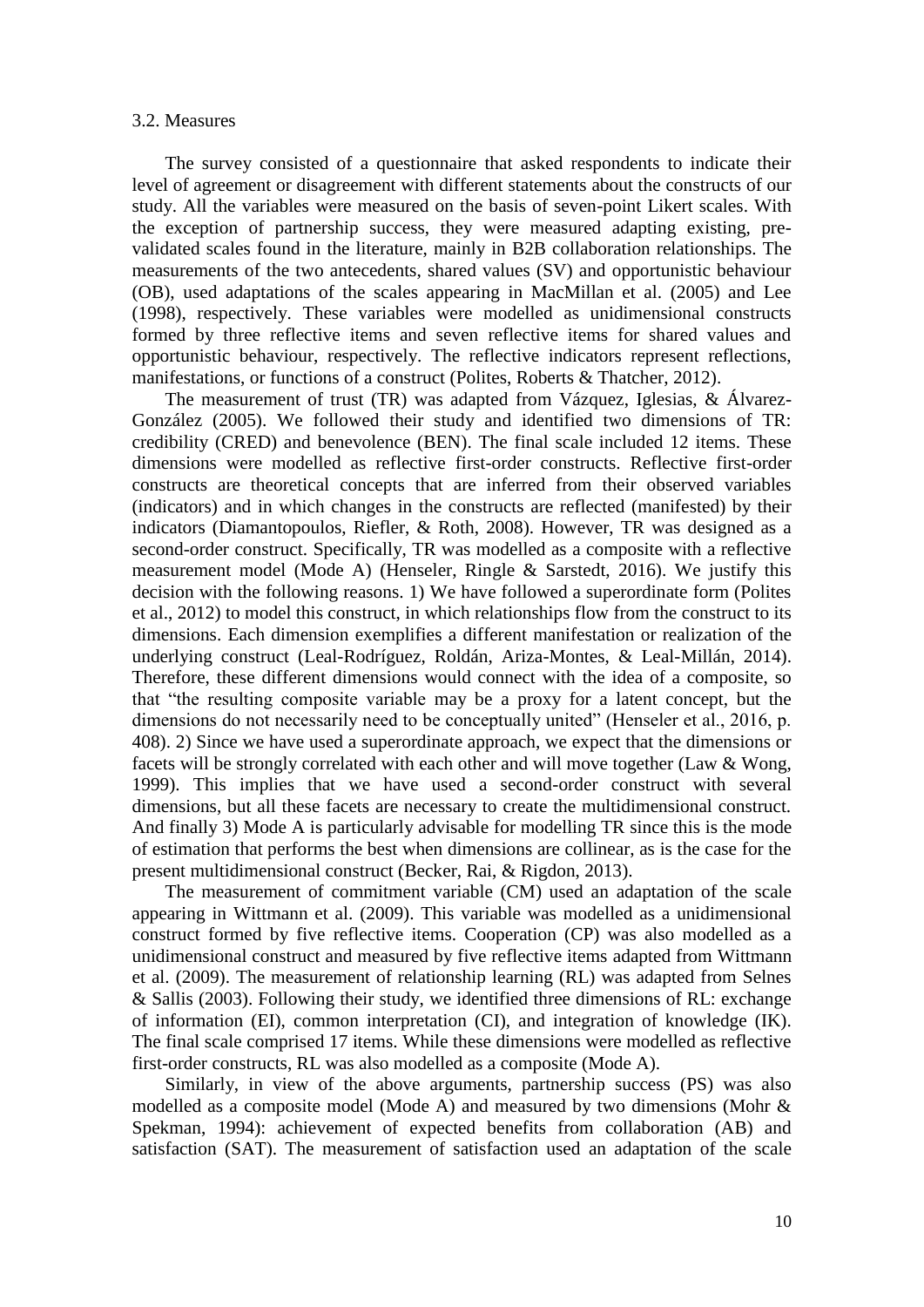appearing in Cambra & Polo (2008), and was modelled as a reflective construct formed by two items.

Given the significant differences between benefits accrued in B2B and BUS-NPO collaborations (Berger et al., 2004; Le Ber & Branzei, 2010) and the lack of previous studies in the literature that employ suitable scales, we created and validated a new measurement scale by following the four steps proposed by MacKenzie, Podsakoff, & Jarvis (2005). 1) Conceptualisation of the construct. In our study we defined the construct 'achievement of benefits' in the following way: "achievement of different organisational and societal benefits, mutually important for both partners (businesses and NPOs), sought from cross-sector collaboration". 2) Generation of items. Through an exhaustive review of the literature, we collected different types of benefits, creating the initial items of our measurement scale. 3) Determination of the nature of the measurement model. We decided to use reflective indicators of the construct of interest as measures. And 4) Validation of the reflective measurement model. A two-step approach was used. First, an exploratory factor analysis (EFA) with varimax rotation was performed. Three primary factors were extracted. After an inspection of the items' factor loadings, the factors identified were labelled in the following way: factor 1, 'achievement of organisational benefits'; factor 2, 'achievement of reputational benefits'; and factor 3, 'achievement of societal benefits'. And second, a confirmatory factor analysis (CFA) was carried out with the Mplus program. The results of the CFA corroborated the three-factor structure that had been found previously when using EFA.

#### 3.3. PLS analysis

Our research model was tested using partial least squares (PLS), a variance-based method of structural equation modelling. PLS is primarily intended for causal-predictive analysis, where the problems explored are complex and prior theoretical knowledge is scarce (Castro, Roldán, & Acedo, 2015). In our study, the choice of PLS is based on the following reasons: 1) the use of composite models (TR, RL, and PS) (Henseler et al., 2016); 2) the complexity of the research model (Chin & Newsted, 1999) both in the number of variables (manifest and latent) and in the dimensionality of the constructs (first-order and second-order constructs); 3) the utilisation of latent variables' scores in the subsequent analysis (Roldán & Sánchez-Franco, 2012); and 4) the identification of key driver constructs to achieving partnership success (cf. Hair, Hult, Ringle, & Sarstedt, 2017). The software used for the PLS analysis was SmartPLS Version 3.0. (Ringle, Wende, & Becker, 2015).

In PLS, the estimation of the sample size for a model requires specifying the effect size for each regression analysis and looking up the power tables provided by Cohen (1988) or Green's (1991) approximation to these tables (Chin & Newsted, 1999). In our study, none of the constructs are formative – all are reflective. The dependent latent variable that receives the greatest number of structural paths is partnership success, with three relationships. Thus, the largest regression consists of three predictors. Assuming a medium effect size as defined by Cohen (1988), we initially need a minimum sample of 76 cases with the aim of obtaining a power of 0.80 and an alpha level of 0.05. Therefore, the sample size  $(n=102)$  is adequate.

Concerning the multidimensional superordinate constructs, we have followed a two-step approach (Wright, Campbell, Thatcher, & Roberts, 2012). This approach estimates the scores of the first-order constructs or dimensions in a first-stage model without the high-order constructs present, and subsequently utilises these scores as indicators for the high-order constructs in a separate second-stage analysis (Chin, 2010;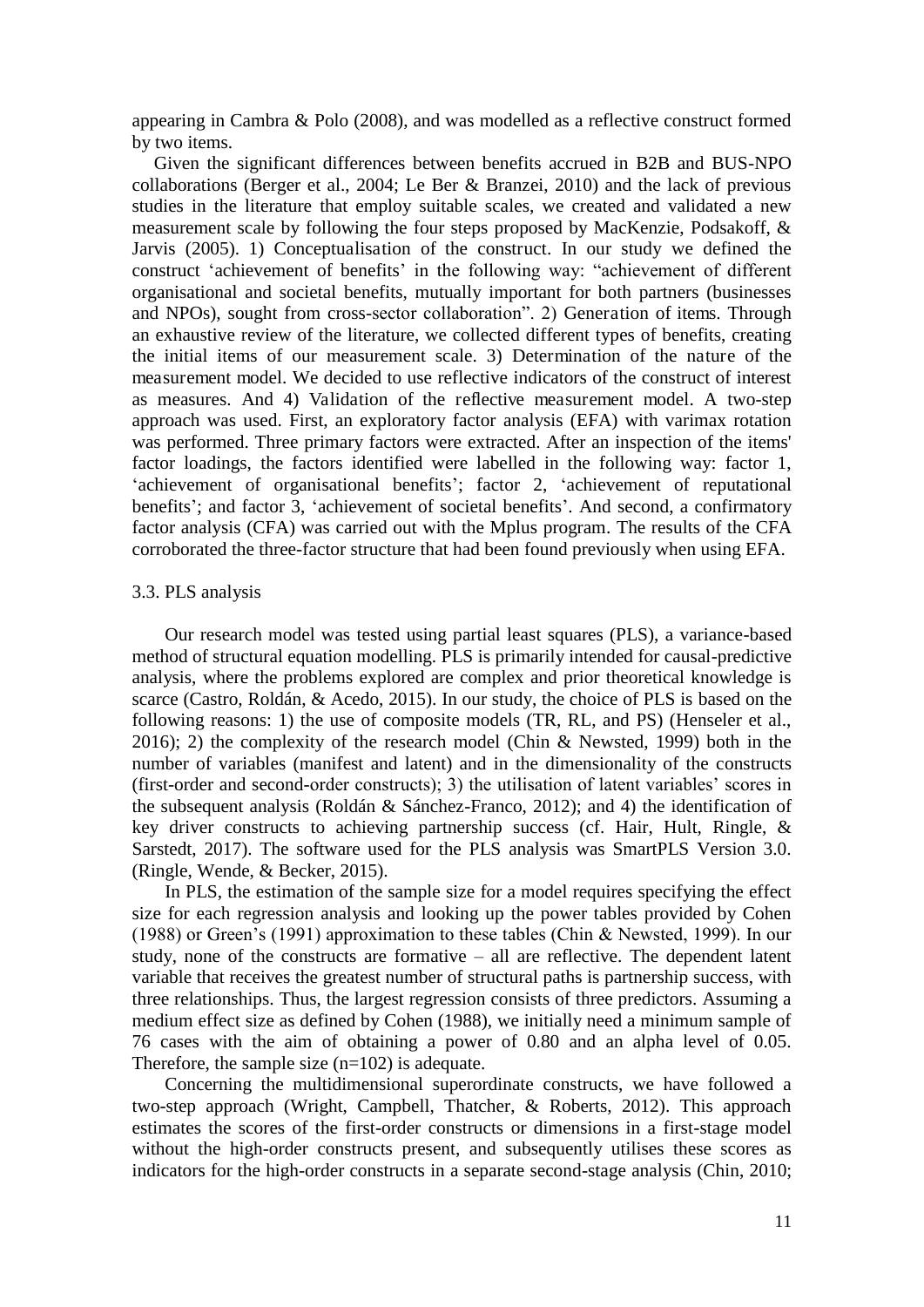Wright et al., 2012). The literature indicates two stages in the PLS analysis (Hair, Ringle, & Sarstedt, 2011): first, the assessment of the measurement model, and second, the analysis of the structural model. This process ensures that valid and reliable measures of the constructs are obtained before establishing conclusions about relationships among the constructs (Barclay, Thompson, & Higgins, 1995).

# **4. PLS Results**

#### 4.1. Measurement Model

Constructs with reflective indicators must be evaluated regarding their reliability and validity (Hair et al., 2011). First, the indicators and dimensions satisfy the requirement of reliability since their loadings are greater than 0.7 (Carmines & Zeller, 1979) (see Table 2). In order to achieve this result, we carried out an item trimming process of some weak items of the scales of opportunistic behaviour (3 items), commitment (1 item), trust (2 items), and cooperation (2 items). One dimension of the construct 'achievement of objectives' also had a weak loading. Nevertheless, following Chin (1998), who recommends retaining loadings of 0.50 or 0.60 in initial stages of scales development, we decided not to delete it. Second, all multidimensional constructs and dimensions meet the requisite of construct reliability because their composite reliabilities (CR) are greater than 0.7 (Nunnally & Bernstein, 1994). Third, the latent variables attain convergent validity since their average variance extracted (AVE) surpasses the 0.5 level recommended by the literature (Fornell & Larcker, 1981) (see Table 2). And finally, Table 3 shows that all variables achieve discriminant validity following both the Fornell-Larcker and the HTMT criterion. According to the Fornell-Larcker (1981) criterion, the square roots of AVE should be greater than the correlations between the constructs (given in boldface in Table 3). All our constructs meet this requirement. Regarding the HTMT criterion, it is necessary to compare it to a predefined threshold. The exact threshold of the HTMT is debatable. Some authors suggest a threshold of 0.85 whereas others propose a value of 0.90 (Henseler et al., 2015). In our study, all our variables achieve discriminant validity following the HTMT<sup>.90</sup> criterion, however, the CM and CP variables may have a discriminant validity problem according to the HTMT<sup>85</sup> criterion. Furthermore, the HTMT<sub>inference</sub> criterion was also tested by using complete bootstrapping in order to check whether HTMT is significantly different from 1.00 (Henseler et al., 2015). The analyses show that all HTMT values are significantly different from 1 (range from 0.450 to 0.963). Therefore, all the constructs also satisfy this requirement.

# **Table 2**

| <b>Construct/Dimension/Sub-dimension</b>                                                                                               | Loading | <b>CR</b> | <b>AVE</b> |
|----------------------------------------------------------------------------------------------------------------------------------------|---------|-----------|------------|
| <b>Shared values</b> (reflective construct)                                                                                            |         | 0.858     | 0.669      |
| SV1: The values and opinions of our partner are similar to ours.                                                                       | 0.833   |           |            |
| SV2: We respect the values of our partner.                                                                                             | 0.764   |           |            |
| SV3: We share a very similar set of values.                                                                                            | 0.854   |           |            |
| <b>Opportunistic behaviour</b> (reflective construct)                                                                                  |         | 0.942     | 0.803      |
| OB2: We have sometimes promised our partner that we would do things, even<br>though we actually had no intention of following through. | 0.710   |           |            |
| OB3: To get the necessary support from our partner, we sometimes mask the true<br>nature of our needs.                                 | 0.945   |           |            |
| OB4: In order to achieve our objectives, we occasionally find it necessary to<br>neglect some of our obligations to our partner.       | 0.942   |           |            |
| OB7: On occasion, we have had to lie to our partner about certain aspects in                                                           | 0.964   |           |            |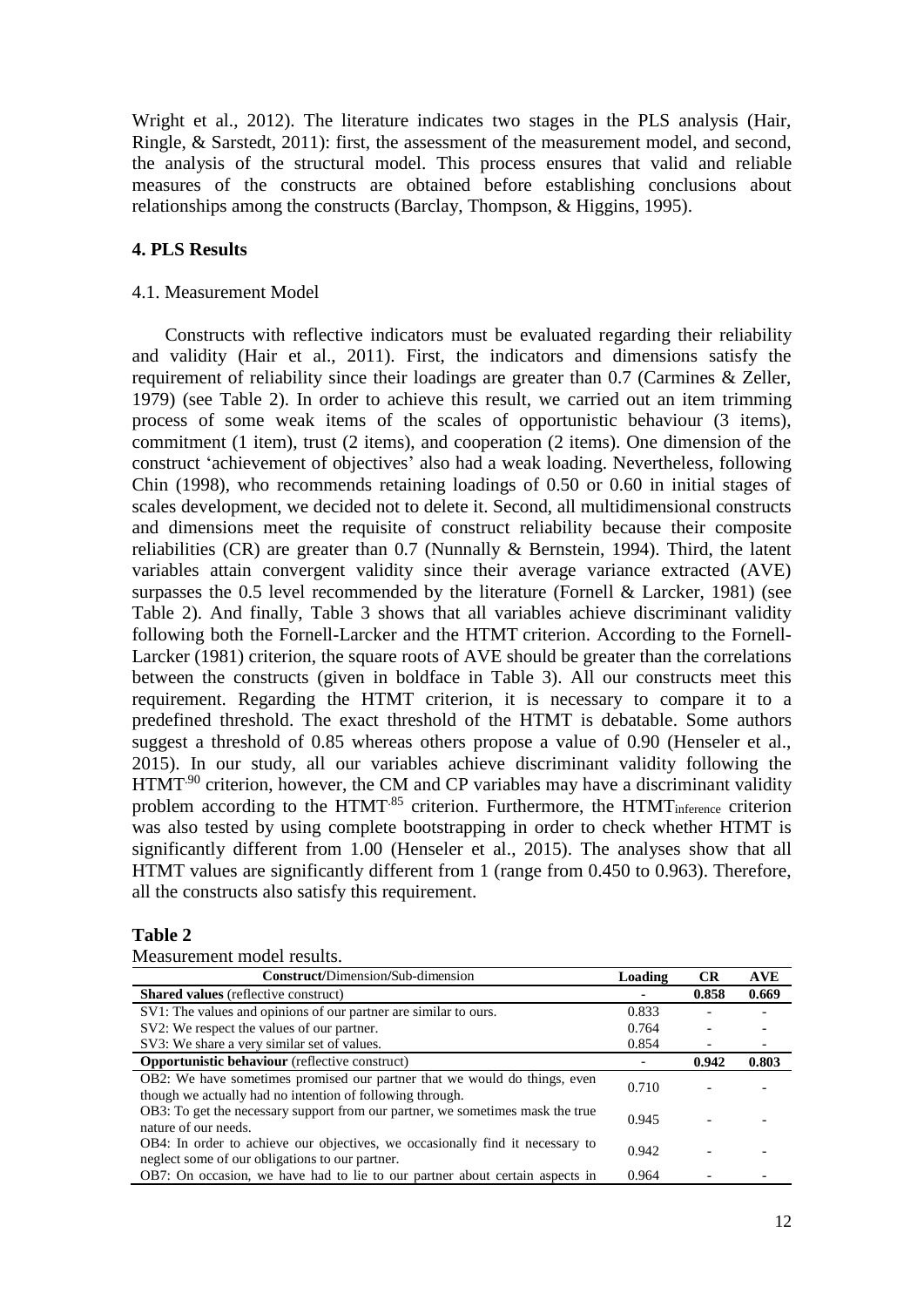order to protect our interests.

| Credibility (reflective dimension)<br>0.913<br>0.886<br>0.609<br>TR1: Our partner does what he promises.<br>0.755<br>TR2: If our partner detects a problem he reacts in an understandable way and<br>0.808<br>tries to help us.<br>TR3: Our partner does not make false claims.<br>0.736<br>TR4: Our partner is reliable and behaves as one would expect him to.<br>0.839<br>TR6: Our partner is competent to meet his commitments.<br>0.758<br>Benevolence (reflective dimension)<br>0.916<br>0.898<br>0.638<br>TR8: Our partner is concerned for our well-being, interests and future success.<br>0.867<br>TR9: Our partner is prepared to provide assistance and support when times are<br>0.757<br>hard.<br>0.868<br>TR10: We feel that our partner is on our side.<br>TR11: Our partner does not generally take decisions that are prejudicial to us.<br>0.759<br>TR12: Our partner is quite honest and sincere in his relationship with us.<br>0.733<br><b>Commitment</b> (reflective construct)<br>0.936<br>0.786<br>$\blacksquare$<br>CM1: We are very committed to the relationship with our partner.<br>0.911<br>CM2: The relationship with our partner is very important to us.<br>0.901<br>CM4: We really care about the relationship with our partner.<br>0.901<br>CM5: We think the relationship with our partner deserves our maximum efforts<br>0.831<br>to maintain it in the future.<br><b>Relationship learning (SMC)</b><br>0.941<br>0.841<br>$\blacksquare$<br>0.907<br>Information sharing (reflective dimension)<br>0.941<br>0.697<br>RL1: We exchange information on successful and unsuccessful experiences in<br>0.829<br>the implementation of different social programs.<br>RL2: We exchange information related to changes in the needs of the beneficiary<br>0.884<br>population of the programs that we carry out together.<br>RL3: We exchange information related to changes in the specific environment of<br>0.863<br>the programs that we carry out together.<br>RL4: We exchange information related to new techniques of the implementation<br>0.814<br>of social programs, new methods or tools for identification and intervention.<br>RL5: We exchange information of any unexpected problem as soon as possible.<br>0.863<br>RL6: We exchange information on changes related to our strategies and policies.<br>0.834<br>RL7: We exchange information that is sensitive for us, such as financial<br>0.750<br>information, know-how, and new developments.<br>Joint sense-making (reflective dimension)<br>0.911<br>0.672<br>0.891<br>RL8: In our relationship, it is common to establish joint teams to solve<br>0.826<br>operational problems.<br>RL9: In our relationship, it is common to establish joint teams to analyse and<br>0.824<br>discuss strategic issues.<br>RL10: The atmosphere of our relationship stimulates productive discussion,<br>0.836<br>encompassing a variety of opinions.<br>0.792<br>RL11: In our relationship, it is common to establish face-to-face communication.<br>$\qquad \qquad \blacksquare$<br>$\overline{\phantom{0}}$<br>Knowledge integration (reflective dimension)<br>0.933<br>0.925<br>0.675<br>RL12: We frequently adjust our common understanding about the needs of the<br>0.847<br>beneficiary population of the programs that we carry out together.<br>RL13: We frequently adjust our common understanding about new techniques of<br>the implementation of social programs, new methods or tools for identification<br>0.871<br>and intervention.<br>RL14: We frequently evaluate and, if needed, adjust the tasks related to the<br>0.914<br>implementation of our programs.<br>RL15: We frequently evaluate and, if needed, update the formal contracts of our<br>0.779<br>relationship.<br>RL16: We frequently meet face-to-face in order to refresh the personal network<br>0.746<br>in our relationship.<br>RL17: We frequently evaluate and, if needed, update the information about our<br>0.756<br>relationship stored in our databases.<br>Cooperation (reflective construct)<br>0.926<br>0.807<br>CP1: We are willing to cooperate.<br>0.886<br>CP2: We work together to be successful.<br>0.925<br>CP3: We try to accommodate each other when making decisions that affect<br>0.882<br>mutual objectives.<br>Partnership success (SMC)<br>0.753<br>0.859<br>Achievement of benefits (reflective dimension)<br>0.890<br>0.810<br>0.591 | $\frac{1}{2}$<br>Trust (SMC) | $\blacksquare$ | 0.911 | 0.836 |
|-------------------------------------------------------------------------------------------------------------------------------------------------------------------------------------------------------------------------------------------------------------------------------------------------------------------------------------------------------------------------------------------------------------------------------------------------------------------------------------------------------------------------------------------------------------------------------------------------------------------------------------------------------------------------------------------------------------------------------------------------------------------------------------------------------------------------------------------------------------------------------------------------------------------------------------------------------------------------------------------------------------------------------------------------------------------------------------------------------------------------------------------------------------------------------------------------------------------------------------------------------------------------------------------------------------------------------------------------------------------------------------------------------------------------------------------------------------------------------------------------------------------------------------------------------------------------------------------------------------------------------------------------------------------------------------------------------------------------------------------------------------------------------------------------------------------------------------------------------------------------------------------------------------------------------------------------------------------------------------------------------------------------------------------------------------------------------------------------------------------------------------------------------------------------------------------------------------------------------------------------------------------------------------------------------------------------------------------------------------------------------------------------------------------------------------------------------------------------------------------------------------------------------------------------------------------------------------------------------------------------------------------------------------------------------------------------------------------------------------------------------------------------------------------------------------------------------------------------------------------------------------------------------------------------------------------------------------------------------------------------------------------------------------------------------------------------------------------------------------------------------------------------------------------------------------------------------------------------------------------------------------------------------------------------------------------------------------------------------------------------------------------------------------------------------------------------------------------------------------------------------------------------------------------------------------------------------------------------------------------------------------------------------------------------------------------------------------------------------------------------------------------------------------------------------------------------------------------------------------------------------------------------------------------------------------------------------------------------------------------------------------------------------------------------------------------------------------------------------------------------------------------------------------------------------------------------------------------------------------------------------------------------------------------------------------------------------------------------------------------------------------------------------------------------------------------------|------------------------------|----------------|-------|-------|
|                                                                                                                                                                                                                                                                                                                                                                                                                                                                                                                                                                                                                                                                                                                                                                                                                                                                                                                                                                                                                                                                                                                                                                                                                                                                                                                                                                                                                                                                                                                                                                                                                                                                                                                                                                                                                                                                                                                                                                                                                                                                                                                                                                                                                                                                                                                                                                                                                                                                                                                                                                                                                                                                                                                                                                                                                                                                                                                                                                                                                                                                                                                                                                                                                                                                                                                                                                                                                                                                                                                                                                                                                                                                                                                                                                                                                                                                                                                                                                                                                                                                                                                                                                                                                                                                                                                                                                                                                                                 |                              |                |       |       |
|                                                                                                                                                                                                                                                                                                                                                                                                                                                                                                                                                                                                                                                                                                                                                                                                                                                                                                                                                                                                                                                                                                                                                                                                                                                                                                                                                                                                                                                                                                                                                                                                                                                                                                                                                                                                                                                                                                                                                                                                                                                                                                                                                                                                                                                                                                                                                                                                                                                                                                                                                                                                                                                                                                                                                                                                                                                                                                                                                                                                                                                                                                                                                                                                                                                                                                                                                                                                                                                                                                                                                                                                                                                                                                                                                                                                                                                                                                                                                                                                                                                                                                                                                                                                                                                                                                                                                                                                                                                 |                              |                |       |       |
|                                                                                                                                                                                                                                                                                                                                                                                                                                                                                                                                                                                                                                                                                                                                                                                                                                                                                                                                                                                                                                                                                                                                                                                                                                                                                                                                                                                                                                                                                                                                                                                                                                                                                                                                                                                                                                                                                                                                                                                                                                                                                                                                                                                                                                                                                                                                                                                                                                                                                                                                                                                                                                                                                                                                                                                                                                                                                                                                                                                                                                                                                                                                                                                                                                                                                                                                                                                                                                                                                                                                                                                                                                                                                                                                                                                                                                                                                                                                                                                                                                                                                                                                                                                                                                                                                                                                                                                                                                                 |                              |                |       |       |
|                                                                                                                                                                                                                                                                                                                                                                                                                                                                                                                                                                                                                                                                                                                                                                                                                                                                                                                                                                                                                                                                                                                                                                                                                                                                                                                                                                                                                                                                                                                                                                                                                                                                                                                                                                                                                                                                                                                                                                                                                                                                                                                                                                                                                                                                                                                                                                                                                                                                                                                                                                                                                                                                                                                                                                                                                                                                                                                                                                                                                                                                                                                                                                                                                                                                                                                                                                                                                                                                                                                                                                                                                                                                                                                                                                                                                                                                                                                                                                                                                                                                                                                                                                                                                                                                                                                                                                                                                                                 |                              |                |       |       |
|                                                                                                                                                                                                                                                                                                                                                                                                                                                                                                                                                                                                                                                                                                                                                                                                                                                                                                                                                                                                                                                                                                                                                                                                                                                                                                                                                                                                                                                                                                                                                                                                                                                                                                                                                                                                                                                                                                                                                                                                                                                                                                                                                                                                                                                                                                                                                                                                                                                                                                                                                                                                                                                                                                                                                                                                                                                                                                                                                                                                                                                                                                                                                                                                                                                                                                                                                                                                                                                                                                                                                                                                                                                                                                                                                                                                                                                                                                                                                                                                                                                                                                                                                                                                                                                                                                                                                                                                                                                 |                              |                |       |       |
|                                                                                                                                                                                                                                                                                                                                                                                                                                                                                                                                                                                                                                                                                                                                                                                                                                                                                                                                                                                                                                                                                                                                                                                                                                                                                                                                                                                                                                                                                                                                                                                                                                                                                                                                                                                                                                                                                                                                                                                                                                                                                                                                                                                                                                                                                                                                                                                                                                                                                                                                                                                                                                                                                                                                                                                                                                                                                                                                                                                                                                                                                                                                                                                                                                                                                                                                                                                                                                                                                                                                                                                                                                                                                                                                                                                                                                                                                                                                                                                                                                                                                                                                                                                                                                                                                                                                                                                                                                                 |                              |                |       |       |
|                                                                                                                                                                                                                                                                                                                                                                                                                                                                                                                                                                                                                                                                                                                                                                                                                                                                                                                                                                                                                                                                                                                                                                                                                                                                                                                                                                                                                                                                                                                                                                                                                                                                                                                                                                                                                                                                                                                                                                                                                                                                                                                                                                                                                                                                                                                                                                                                                                                                                                                                                                                                                                                                                                                                                                                                                                                                                                                                                                                                                                                                                                                                                                                                                                                                                                                                                                                                                                                                                                                                                                                                                                                                                                                                                                                                                                                                                                                                                                                                                                                                                                                                                                                                                                                                                                                                                                                                                                                 |                              |                |       |       |
|                                                                                                                                                                                                                                                                                                                                                                                                                                                                                                                                                                                                                                                                                                                                                                                                                                                                                                                                                                                                                                                                                                                                                                                                                                                                                                                                                                                                                                                                                                                                                                                                                                                                                                                                                                                                                                                                                                                                                                                                                                                                                                                                                                                                                                                                                                                                                                                                                                                                                                                                                                                                                                                                                                                                                                                                                                                                                                                                                                                                                                                                                                                                                                                                                                                                                                                                                                                                                                                                                                                                                                                                                                                                                                                                                                                                                                                                                                                                                                                                                                                                                                                                                                                                                                                                                                                                                                                                                                                 |                              |                |       |       |
|                                                                                                                                                                                                                                                                                                                                                                                                                                                                                                                                                                                                                                                                                                                                                                                                                                                                                                                                                                                                                                                                                                                                                                                                                                                                                                                                                                                                                                                                                                                                                                                                                                                                                                                                                                                                                                                                                                                                                                                                                                                                                                                                                                                                                                                                                                                                                                                                                                                                                                                                                                                                                                                                                                                                                                                                                                                                                                                                                                                                                                                                                                                                                                                                                                                                                                                                                                                                                                                                                                                                                                                                                                                                                                                                                                                                                                                                                                                                                                                                                                                                                                                                                                                                                                                                                                                                                                                                                                                 |                              |                |       |       |
|                                                                                                                                                                                                                                                                                                                                                                                                                                                                                                                                                                                                                                                                                                                                                                                                                                                                                                                                                                                                                                                                                                                                                                                                                                                                                                                                                                                                                                                                                                                                                                                                                                                                                                                                                                                                                                                                                                                                                                                                                                                                                                                                                                                                                                                                                                                                                                                                                                                                                                                                                                                                                                                                                                                                                                                                                                                                                                                                                                                                                                                                                                                                                                                                                                                                                                                                                                                                                                                                                                                                                                                                                                                                                                                                                                                                                                                                                                                                                                                                                                                                                                                                                                                                                                                                                                                                                                                                                                                 |                              |                |       |       |
|                                                                                                                                                                                                                                                                                                                                                                                                                                                                                                                                                                                                                                                                                                                                                                                                                                                                                                                                                                                                                                                                                                                                                                                                                                                                                                                                                                                                                                                                                                                                                                                                                                                                                                                                                                                                                                                                                                                                                                                                                                                                                                                                                                                                                                                                                                                                                                                                                                                                                                                                                                                                                                                                                                                                                                                                                                                                                                                                                                                                                                                                                                                                                                                                                                                                                                                                                                                                                                                                                                                                                                                                                                                                                                                                                                                                                                                                                                                                                                                                                                                                                                                                                                                                                                                                                                                                                                                                                                                 |                              |                |       |       |
|                                                                                                                                                                                                                                                                                                                                                                                                                                                                                                                                                                                                                                                                                                                                                                                                                                                                                                                                                                                                                                                                                                                                                                                                                                                                                                                                                                                                                                                                                                                                                                                                                                                                                                                                                                                                                                                                                                                                                                                                                                                                                                                                                                                                                                                                                                                                                                                                                                                                                                                                                                                                                                                                                                                                                                                                                                                                                                                                                                                                                                                                                                                                                                                                                                                                                                                                                                                                                                                                                                                                                                                                                                                                                                                                                                                                                                                                                                                                                                                                                                                                                                                                                                                                                                                                                                                                                                                                                                                 |                              |                |       |       |
|                                                                                                                                                                                                                                                                                                                                                                                                                                                                                                                                                                                                                                                                                                                                                                                                                                                                                                                                                                                                                                                                                                                                                                                                                                                                                                                                                                                                                                                                                                                                                                                                                                                                                                                                                                                                                                                                                                                                                                                                                                                                                                                                                                                                                                                                                                                                                                                                                                                                                                                                                                                                                                                                                                                                                                                                                                                                                                                                                                                                                                                                                                                                                                                                                                                                                                                                                                                                                                                                                                                                                                                                                                                                                                                                                                                                                                                                                                                                                                                                                                                                                                                                                                                                                                                                                                                                                                                                                                                 |                              |                |       |       |
|                                                                                                                                                                                                                                                                                                                                                                                                                                                                                                                                                                                                                                                                                                                                                                                                                                                                                                                                                                                                                                                                                                                                                                                                                                                                                                                                                                                                                                                                                                                                                                                                                                                                                                                                                                                                                                                                                                                                                                                                                                                                                                                                                                                                                                                                                                                                                                                                                                                                                                                                                                                                                                                                                                                                                                                                                                                                                                                                                                                                                                                                                                                                                                                                                                                                                                                                                                                                                                                                                                                                                                                                                                                                                                                                                                                                                                                                                                                                                                                                                                                                                                                                                                                                                                                                                                                                                                                                                                                 |                              |                |       |       |
|                                                                                                                                                                                                                                                                                                                                                                                                                                                                                                                                                                                                                                                                                                                                                                                                                                                                                                                                                                                                                                                                                                                                                                                                                                                                                                                                                                                                                                                                                                                                                                                                                                                                                                                                                                                                                                                                                                                                                                                                                                                                                                                                                                                                                                                                                                                                                                                                                                                                                                                                                                                                                                                                                                                                                                                                                                                                                                                                                                                                                                                                                                                                                                                                                                                                                                                                                                                                                                                                                                                                                                                                                                                                                                                                                                                                                                                                                                                                                                                                                                                                                                                                                                                                                                                                                                                                                                                                                                                 |                              |                |       |       |
|                                                                                                                                                                                                                                                                                                                                                                                                                                                                                                                                                                                                                                                                                                                                                                                                                                                                                                                                                                                                                                                                                                                                                                                                                                                                                                                                                                                                                                                                                                                                                                                                                                                                                                                                                                                                                                                                                                                                                                                                                                                                                                                                                                                                                                                                                                                                                                                                                                                                                                                                                                                                                                                                                                                                                                                                                                                                                                                                                                                                                                                                                                                                                                                                                                                                                                                                                                                                                                                                                                                                                                                                                                                                                                                                                                                                                                                                                                                                                                                                                                                                                                                                                                                                                                                                                                                                                                                                                                                 |                              |                |       |       |
|                                                                                                                                                                                                                                                                                                                                                                                                                                                                                                                                                                                                                                                                                                                                                                                                                                                                                                                                                                                                                                                                                                                                                                                                                                                                                                                                                                                                                                                                                                                                                                                                                                                                                                                                                                                                                                                                                                                                                                                                                                                                                                                                                                                                                                                                                                                                                                                                                                                                                                                                                                                                                                                                                                                                                                                                                                                                                                                                                                                                                                                                                                                                                                                                                                                                                                                                                                                                                                                                                                                                                                                                                                                                                                                                                                                                                                                                                                                                                                                                                                                                                                                                                                                                                                                                                                                                                                                                                                                 |                              |                |       |       |
|                                                                                                                                                                                                                                                                                                                                                                                                                                                                                                                                                                                                                                                                                                                                                                                                                                                                                                                                                                                                                                                                                                                                                                                                                                                                                                                                                                                                                                                                                                                                                                                                                                                                                                                                                                                                                                                                                                                                                                                                                                                                                                                                                                                                                                                                                                                                                                                                                                                                                                                                                                                                                                                                                                                                                                                                                                                                                                                                                                                                                                                                                                                                                                                                                                                                                                                                                                                                                                                                                                                                                                                                                                                                                                                                                                                                                                                                                                                                                                                                                                                                                                                                                                                                                                                                                                                                                                                                                                                 |                              |                |       |       |
|                                                                                                                                                                                                                                                                                                                                                                                                                                                                                                                                                                                                                                                                                                                                                                                                                                                                                                                                                                                                                                                                                                                                                                                                                                                                                                                                                                                                                                                                                                                                                                                                                                                                                                                                                                                                                                                                                                                                                                                                                                                                                                                                                                                                                                                                                                                                                                                                                                                                                                                                                                                                                                                                                                                                                                                                                                                                                                                                                                                                                                                                                                                                                                                                                                                                                                                                                                                                                                                                                                                                                                                                                                                                                                                                                                                                                                                                                                                                                                                                                                                                                                                                                                                                                                                                                                                                                                                                                                                 |                              |                |       |       |
|                                                                                                                                                                                                                                                                                                                                                                                                                                                                                                                                                                                                                                                                                                                                                                                                                                                                                                                                                                                                                                                                                                                                                                                                                                                                                                                                                                                                                                                                                                                                                                                                                                                                                                                                                                                                                                                                                                                                                                                                                                                                                                                                                                                                                                                                                                                                                                                                                                                                                                                                                                                                                                                                                                                                                                                                                                                                                                                                                                                                                                                                                                                                                                                                                                                                                                                                                                                                                                                                                                                                                                                                                                                                                                                                                                                                                                                                                                                                                                                                                                                                                                                                                                                                                                                                                                                                                                                                                                                 |                              |                |       |       |
|                                                                                                                                                                                                                                                                                                                                                                                                                                                                                                                                                                                                                                                                                                                                                                                                                                                                                                                                                                                                                                                                                                                                                                                                                                                                                                                                                                                                                                                                                                                                                                                                                                                                                                                                                                                                                                                                                                                                                                                                                                                                                                                                                                                                                                                                                                                                                                                                                                                                                                                                                                                                                                                                                                                                                                                                                                                                                                                                                                                                                                                                                                                                                                                                                                                                                                                                                                                                                                                                                                                                                                                                                                                                                                                                                                                                                                                                                                                                                                                                                                                                                                                                                                                                                                                                                                                                                                                                                                                 |                              |                |       |       |
|                                                                                                                                                                                                                                                                                                                                                                                                                                                                                                                                                                                                                                                                                                                                                                                                                                                                                                                                                                                                                                                                                                                                                                                                                                                                                                                                                                                                                                                                                                                                                                                                                                                                                                                                                                                                                                                                                                                                                                                                                                                                                                                                                                                                                                                                                                                                                                                                                                                                                                                                                                                                                                                                                                                                                                                                                                                                                                                                                                                                                                                                                                                                                                                                                                                                                                                                                                                                                                                                                                                                                                                                                                                                                                                                                                                                                                                                                                                                                                                                                                                                                                                                                                                                                                                                                                                                                                                                                                                 |                              |                |       |       |
|                                                                                                                                                                                                                                                                                                                                                                                                                                                                                                                                                                                                                                                                                                                                                                                                                                                                                                                                                                                                                                                                                                                                                                                                                                                                                                                                                                                                                                                                                                                                                                                                                                                                                                                                                                                                                                                                                                                                                                                                                                                                                                                                                                                                                                                                                                                                                                                                                                                                                                                                                                                                                                                                                                                                                                                                                                                                                                                                                                                                                                                                                                                                                                                                                                                                                                                                                                                                                                                                                                                                                                                                                                                                                                                                                                                                                                                                                                                                                                                                                                                                                                                                                                                                                                                                                                                                                                                                                                                 |                              |                |       |       |
|                                                                                                                                                                                                                                                                                                                                                                                                                                                                                                                                                                                                                                                                                                                                                                                                                                                                                                                                                                                                                                                                                                                                                                                                                                                                                                                                                                                                                                                                                                                                                                                                                                                                                                                                                                                                                                                                                                                                                                                                                                                                                                                                                                                                                                                                                                                                                                                                                                                                                                                                                                                                                                                                                                                                                                                                                                                                                                                                                                                                                                                                                                                                                                                                                                                                                                                                                                                                                                                                                                                                                                                                                                                                                                                                                                                                                                                                                                                                                                                                                                                                                                                                                                                                                                                                                                                                                                                                                                                 |                              |                |       |       |
|                                                                                                                                                                                                                                                                                                                                                                                                                                                                                                                                                                                                                                                                                                                                                                                                                                                                                                                                                                                                                                                                                                                                                                                                                                                                                                                                                                                                                                                                                                                                                                                                                                                                                                                                                                                                                                                                                                                                                                                                                                                                                                                                                                                                                                                                                                                                                                                                                                                                                                                                                                                                                                                                                                                                                                                                                                                                                                                                                                                                                                                                                                                                                                                                                                                                                                                                                                                                                                                                                                                                                                                                                                                                                                                                                                                                                                                                                                                                                                                                                                                                                                                                                                                                                                                                                                                                                                                                                                                 |                              |                |       |       |
|                                                                                                                                                                                                                                                                                                                                                                                                                                                                                                                                                                                                                                                                                                                                                                                                                                                                                                                                                                                                                                                                                                                                                                                                                                                                                                                                                                                                                                                                                                                                                                                                                                                                                                                                                                                                                                                                                                                                                                                                                                                                                                                                                                                                                                                                                                                                                                                                                                                                                                                                                                                                                                                                                                                                                                                                                                                                                                                                                                                                                                                                                                                                                                                                                                                                                                                                                                                                                                                                                                                                                                                                                                                                                                                                                                                                                                                                                                                                                                                                                                                                                                                                                                                                                                                                                                                                                                                                                                                 |                              |                |       |       |
|                                                                                                                                                                                                                                                                                                                                                                                                                                                                                                                                                                                                                                                                                                                                                                                                                                                                                                                                                                                                                                                                                                                                                                                                                                                                                                                                                                                                                                                                                                                                                                                                                                                                                                                                                                                                                                                                                                                                                                                                                                                                                                                                                                                                                                                                                                                                                                                                                                                                                                                                                                                                                                                                                                                                                                                                                                                                                                                                                                                                                                                                                                                                                                                                                                                                                                                                                                                                                                                                                                                                                                                                                                                                                                                                                                                                                                                                                                                                                                                                                                                                                                                                                                                                                                                                                                                                                                                                                                                 |                              |                |       |       |
|                                                                                                                                                                                                                                                                                                                                                                                                                                                                                                                                                                                                                                                                                                                                                                                                                                                                                                                                                                                                                                                                                                                                                                                                                                                                                                                                                                                                                                                                                                                                                                                                                                                                                                                                                                                                                                                                                                                                                                                                                                                                                                                                                                                                                                                                                                                                                                                                                                                                                                                                                                                                                                                                                                                                                                                                                                                                                                                                                                                                                                                                                                                                                                                                                                                                                                                                                                                                                                                                                                                                                                                                                                                                                                                                                                                                                                                                                                                                                                                                                                                                                                                                                                                                                                                                                                                                                                                                                                                 |                              |                |       |       |
|                                                                                                                                                                                                                                                                                                                                                                                                                                                                                                                                                                                                                                                                                                                                                                                                                                                                                                                                                                                                                                                                                                                                                                                                                                                                                                                                                                                                                                                                                                                                                                                                                                                                                                                                                                                                                                                                                                                                                                                                                                                                                                                                                                                                                                                                                                                                                                                                                                                                                                                                                                                                                                                                                                                                                                                                                                                                                                                                                                                                                                                                                                                                                                                                                                                                                                                                                                                                                                                                                                                                                                                                                                                                                                                                                                                                                                                                                                                                                                                                                                                                                                                                                                                                                                                                                                                                                                                                                                                 |                              |                |       |       |
|                                                                                                                                                                                                                                                                                                                                                                                                                                                                                                                                                                                                                                                                                                                                                                                                                                                                                                                                                                                                                                                                                                                                                                                                                                                                                                                                                                                                                                                                                                                                                                                                                                                                                                                                                                                                                                                                                                                                                                                                                                                                                                                                                                                                                                                                                                                                                                                                                                                                                                                                                                                                                                                                                                                                                                                                                                                                                                                                                                                                                                                                                                                                                                                                                                                                                                                                                                                                                                                                                                                                                                                                                                                                                                                                                                                                                                                                                                                                                                                                                                                                                                                                                                                                                                                                                                                                                                                                                                                 |                              |                |       |       |
|                                                                                                                                                                                                                                                                                                                                                                                                                                                                                                                                                                                                                                                                                                                                                                                                                                                                                                                                                                                                                                                                                                                                                                                                                                                                                                                                                                                                                                                                                                                                                                                                                                                                                                                                                                                                                                                                                                                                                                                                                                                                                                                                                                                                                                                                                                                                                                                                                                                                                                                                                                                                                                                                                                                                                                                                                                                                                                                                                                                                                                                                                                                                                                                                                                                                                                                                                                                                                                                                                                                                                                                                                                                                                                                                                                                                                                                                                                                                                                                                                                                                                                                                                                                                                                                                                                                                                                                                                                                 |                              |                |       |       |
|                                                                                                                                                                                                                                                                                                                                                                                                                                                                                                                                                                                                                                                                                                                                                                                                                                                                                                                                                                                                                                                                                                                                                                                                                                                                                                                                                                                                                                                                                                                                                                                                                                                                                                                                                                                                                                                                                                                                                                                                                                                                                                                                                                                                                                                                                                                                                                                                                                                                                                                                                                                                                                                                                                                                                                                                                                                                                                                                                                                                                                                                                                                                                                                                                                                                                                                                                                                                                                                                                                                                                                                                                                                                                                                                                                                                                                                                                                                                                                                                                                                                                                                                                                                                                                                                                                                                                                                                                                                 |                              |                |       |       |
|                                                                                                                                                                                                                                                                                                                                                                                                                                                                                                                                                                                                                                                                                                                                                                                                                                                                                                                                                                                                                                                                                                                                                                                                                                                                                                                                                                                                                                                                                                                                                                                                                                                                                                                                                                                                                                                                                                                                                                                                                                                                                                                                                                                                                                                                                                                                                                                                                                                                                                                                                                                                                                                                                                                                                                                                                                                                                                                                                                                                                                                                                                                                                                                                                                                                                                                                                                                                                                                                                                                                                                                                                                                                                                                                                                                                                                                                                                                                                                                                                                                                                                                                                                                                                                                                                                                                                                                                                                                 |                              |                |       |       |
|                                                                                                                                                                                                                                                                                                                                                                                                                                                                                                                                                                                                                                                                                                                                                                                                                                                                                                                                                                                                                                                                                                                                                                                                                                                                                                                                                                                                                                                                                                                                                                                                                                                                                                                                                                                                                                                                                                                                                                                                                                                                                                                                                                                                                                                                                                                                                                                                                                                                                                                                                                                                                                                                                                                                                                                                                                                                                                                                                                                                                                                                                                                                                                                                                                                                                                                                                                                                                                                                                                                                                                                                                                                                                                                                                                                                                                                                                                                                                                                                                                                                                                                                                                                                                                                                                                                                                                                                                                                 |                              |                |       |       |
|                                                                                                                                                                                                                                                                                                                                                                                                                                                                                                                                                                                                                                                                                                                                                                                                                                                                                                                                                                                                                                                                                                                                                                                                                                                                                                                                                                                                                                                                                                                                                                                                                                                                                                                                                                                                                                                                                                                                                                                                                                                                                                                                                                                                                                                                                                                                                                                                                                                                                                                                                                                                                                                                                                                                                                                                                                                                                                                                                                                                                                                                                                                                                                                                                                                                                                                                                                                                                                                                                                                                                                                                                                                                                                                                                                                                                                                                                                                                                                                                                                                                                                                                                                                                                                                                                                                                                                                                                                                 |                              |                |       |       |
|                                                                                                                                                                                                                                                                                                                                                                                                                                                                                                                                                                                                                                                                                                                                                                                                                                                                                                                                                                                                                                                                                                                                                                                                                                                                                                                                                                                                                                                                                                                                                                                                                                                                                                                                                                                                                                                                                                                                                                                                                                                                                                                                                                                                                                                                                                                                                                                                                                                                                                                                                                                                                                                                                                                                                                                                                                                                                                                                                                                                                                                                                                                                                                                                                                                                                                                                                                                                                                                                                                                                                                                                                                                                                                                                                                                                                                                                                                                                                                                                                                                                                                                                                                                                                                                                                                                                                                                                                                                 |                              |                |       |       |
|                                                                                                                                                                                                                                                                                                                                                                                                                                                                                                                                                                                                                                                                                                                                                                                                                                                                                                                                                                                                                                                                                                                                                                                                                                                                                                                                                                                                                                                                                                                                                                                                                                                                                                                                                                                                                                                                                                                                                                                                                                                                                                                                                                                                                                                                                                                                                                                                                                                                                                                                                                                                                                                                                                                                                                                                                                                                                                                                                                                                                                                                                                                                                                                                                                                                                                                                                                                                                                                                                                                                                                                                                                                                                                                                                                                                                                                                                                                                                                                                                                                                                                                                                                                                                                                                                                                                                                                                                                                 |                              |                |       |       |
|                                                                                                                                                                                                                                                                                                                                                                                                                                                                                                                                                                                                                                                                                                                                                                                                                                                                                                                                                                                                                                                                                                                                                                                                                                                                                                                                                                                                                                                                                                                                                                                                                                                                                                                                                                                                                                                                                                                                                                                                                                                                                                                                                                                                                                                                                                                                                                                                                                                                                                                                                                                                                                                                                                                                                                                                                                                                                                                                                                                                                                                                                                                                                                                                                                                                                                                                                                                                                                                                                                                                                                                                                                                                                                                                                                                                                                                                                                                                                                                                                                                                                                                                                                                                                                                                                                                                                                                                                                                 |                              |                |       |       |
|                                                                                                                                                                                                                                                                                                                                                                                                                                                                                                                                                                                                                                                                                                                                                                                                                                                                                                                                                                                                                                                                                                                                                                                                                                                                                                                                                                                                                                                                                                                                                                                                                                                                                                                                                                                                                                                                                                                                                                                                                                                                                                                                                                                                                                                                                                                                                                                                                                                                                                                                                                                                                                                                                                                                                                                                                                                                                                                                                                                                                                                                                                                                                                                                                                                                                                                                                                                                                                                                                                                                                                                                                                                                                                                                                                                                                                                                                                                                                                                                                                                                                                                                                                                                                                                                                                                                                                                                                                                 |                              |                |       |       |
|                                                                                                                                                                                                                                                                                                                                                                                                                                                                                                                                                                                                                                                                                                                                                                                                                                                                                                                                                                                                                                                                                                                                                                                                                                                                                                                                                                                                                                                                                                                                                                                                                                                                                                                                                                                                                                                                                                                                                                                                                                                                                                                                                                                                                                                                                                                                                                                                                                                                                                                                                                                                                                                                                                                                                                                                                                                                                                                                                                                                                                                                                                                                                                                                                                                                                                                                                                                                                                                                                                                                                                                                                                                                                                                                                                                                                                                                                                                                                                                                                                                                                                                                                                                                                                                                                                                                                                                                                                                 |                              |                |       |       |
|                                                                                                                                                                                                                                                                                                                                                                                                                                                                                                                                                                                                                                                                                                                                                                                                                                                                                                                                                                                                                                                                                                                                                                                                                                                                                                                                                                                                                                                                                                                                                                                                                                                                                                                                                                                                                                                                                                                                                                                                                                                                                                                                                                                                                                                                                                                                                                                                                                                                                                                                                                                                                                                                                                                                                                                                                                                                                                                                                                                                                                                                                                                                                                                                                                                                                                                                                                                                                                                                                                                                                                                                                                                                                                                                                                                                                                                                                                                                                                                                                                                                                                                                                                                                                                                                                                                                                                                                                                                 |                              |                |       |       |
|                                                                                                                                                                                                                                                                                                                                                                                                                                                                                                                                                                                                                                                                                                                                                                                                                                                                                                                                                                                                                                                                                                                                                                                                                                                                                                                                                                                                                                                                                                                                                                                                                                                                                                                                                                                                                                                                                                                                                                                                                                                                                                                                                                                                                                                                                                                                                                                                                                                                                                                                                                                                                                                                                                                                                                                                                                                                                                                                                                                                                                                                                                                                                                                                                                                                                                                                                                                                                                                                                                                                                                                                                                                                                                                                                                                                                                                                                                                                                                                                                                                                                                                                                                                                                                                                                                                                                                                                                                                 |                              |                |       |       |
|                                                                                                                                                                                                                                                                                                                                                                                                                                                                                                                                                                                                                                                                                                                                                                                                                                                                                                                                                                                                                                                                                                                                                                                                                                                                                                                                                                                                                                                                                                                                                                                                                                                                                                                                                                                                                                                                                                                                                                                                                                                                                                                                                                                                                                                                                                                                                                                                                                                                                                                                                                                                                                                                                                                                                                                                                                                                                                                                                                                                                                                                                                                                                                                                                                                                                                                                                                                                                                                                                                                                                                                                                                                                                                                                                                                                                                                                                                                                                                                                                                                                                                                                                                                                                                                                                                                                                                                                                                                 |                              |                |       |       |
|                                                                                                                                                                                                                                                                                                                                                                                                                                                                                                                                                                                                                                                                                                                                                                                                                                                                                                                                                                                                                                                                                                                                                                                                                                                                                                                                                                                                                                                                                                                                                                                                                                                                                                                                                                                                                                                                                                                                                                                                                                                                                                                                                                                                                                                                                                                                                                                                                                                                                                                                                                                                                                                                                                                                                                                                                                                                                                                                                                                                                                                                                                                                                                                                                                                                                                                                                                                                                                                                                                                                                                                                                                                                                                                                                                                                                                                                                                                                                                                                                                                                                                                                                                                                                                                                                                                                                                                                                                                 |                              |                |       |       |
|                                                                                                                                                                                                                                                                                                                                                                                                                                                                                                                                                                                                                                                                                                                                                                                                                                                                                                                                                                                                                                                                                                                                                                                                                                                                                                                                                                                                                                                                                                                                                                                                                                                                                                                                                                                                                                                                                                                                                                                                                                                                                                                                                                                                                                                                                                                                                                                                                                                                                                                                                                                                                                                                                                                                                                                                                                                                                                                                                                                                                                                                                                                                                                                                                                                                                                                                                                                                                                                                                                                                                                                                                                                                                                                                                                                                                                                                                                                                                                                                                                                                                                                                                                                                                                                                                                                                                                                                                                                 |                              |                |       |       |
|                                                                                                                                                                                                                                                                                                                                                                                                                                                                                                                                                                                                                                                                                                                                                                                                                                                                                                                                                                                                                                                                                                                                                                                                                                                                                                                                                                                                                                                                                                                                                                                                                                                                                                                                                                                                                                                                                                                                                                                                                                                                                                                                                                                                                                                                                                                                                                                                                                                                                                                                                                                                                                                                                                                                                                                                                                                                                                                                                                                                                                                                                                                                                                                                                                                                                                                                                                                                                                                                                                                                                                                                                                                                                                                                                                                                                                                                                                                                                                                                                                                                                                                                                                                                                                                                                                                                                                                                                                                 |                              |                |       |       |
|                                                                                                                                                                                                                                                                                                                                                                                                                                                                                                                                                                                                                                                                                                                                                                                                                                                                                                                                                                                                                                                                                                                                                                                                                                                                                                                                                                                                                                                                                                                                                                                                                                                                                                                                                                                                                                                                                                                                                                                                                                                                                                                                                                                                                                                                                                                                                                                                                                                                                                                                                                                                                                                                                                                                                                                                                                                                                                                                                                                                                                                                                                                                                                                                                                                                                                                                                                                                                                                                                                                                                                                                                                                                                                                                                                                                                                                                                                                                                                                                                                                                                                                                                                                                                                                                                                                                                                                                                                                 |                              |                |       |       |
|                                                                                                                                                                                                                                                                                                                                                                                                                                                                                                                                                                                                                                                                                                                                                                                                                                                                                                                                                                                                                                                                                                                                                                                                                                                                                                                                                                                                                                                                                                                                                                                                                                                                                                                                                                                                                                                                                                                                                                                                                                                                                                                                                                                                                                                                                                                                                                                                                                                                                                                                                                                                                                                                                                                                                                                                                                                                                                                                                                                                                                                                                                                                                                                                                                                                                                                                                                                                                                                                                                                                                                                                                                                                                                                                                                                                                                                                                                                                                                                                                                                                                                                                                                                                                                                                                                                                                                                                                                                 |                              |                |       |       |
|                                                                                                                                                                                                                                                                                                                                                                                                                                                                                                                                                                                                                                                                                                                                                                                                                                                                                                                                                                                                                                                                                                                                                                                                                                                                                                                                                                                                                                                                                                                                                                                                                                                                                                                                                                                                                                                                                                                                                                                                                                                                                                                                                                                                                                                                                                                                                                                                                                                                                                                                                                                                                                                                                                                                                                                                                                                                                                                                                                                                                                                                                                                                                                                                                                                                                                                                                                                                                                                                                                                                                                                                                                                                                                                                                                                                                                                                                                                                                                                                                                                                                                                                                                                                                                                                                                                                                                                                                                                 |                              |                |       |       |
|                                                                                                                                                                                                                                                                                                                                                                                                                                                                                                                                                                                                                                                                                                                                                                                                                                                                                                                                                                                                                                                                                                                                                                                                                                                                                                                                                                                                                                                                                                                                                                                                                                                                                                                                                                                                                                                                                                                                                                                                                                                                                                                                                                                                                                                                                                                                                                                                                                                                                                                                                                                                                                                                                                                                                                                                                                                                                                                                                                                                                                                                                                                                                                                                                                                                                                                                                                                                                                                                                                                                                                                                                                                                                                                                                                                                                                                                                                                                                                                                                                                                                                                                                                                                                                                                                                                                                                                                                                                 |                              |                |       |       |
|                                                                                                                                                                                                                                                                                                                                                                                                                                                                                                                                                                                                                                                                                                                                                                                                                                                                                                                                                                                                                                                                                                                                                                                                                                                                                                                                                                                                                                                                                                                                                                                                                                                                                                                                                                                                                                                                                                                                                                                                                                                                                                                                                                                                                                                                                                                                                                                                                                                                                                                                                                                                                                                                                                                                                                                                                                                                                                                                                                                                                                                                                                                                                                                                                                                                                                                                                                                                                                                                                                                                                                                                                                                                                                                                                                                                                                                                                                                                                                                                                                                                                                                                                                                                                                                                                                                                                                                                                                                 |                              |                |       |       |
|                                                                                                                                                                                                                                                                                                                                                                                                                                                                                                                                                                                                                                                                                                                                                                                                                                                                                                                                                                                                                                                                                                                                                                                                                                                                                                                                                                                                                                                                                                                                                                                                                                                                                                                                                                                                                                                                                                                                                                                                                                                                                                                                                                                                                                                                                                                                                                                                                                                                                                                                                                                                                                                                                                                                                                                                                                                                                                                                                                                                                                                                                                                                                                                                                                                                                                                                                                                                                                                                                                                                                                                                                                                                                                                                                                                                                                                                                                                                                                                                                                                                                                                                                                                                                                                                                                                                                                                                                                                 |                              |                |       |       |
|                                                                                                                                                                                                                                                                                                                                                                                                                                                                                                                                                                                                                                                                                                                                                                                                                                                                                                                                                                                                                                                                                                                                                                                                                                                                                                                                                                                                                                                                                                                                                                                                                                                                                                                                                                                                                                                                                                                                                                                                                                                                                                                                                                                                                                                                                                                                                                                                                                                                                                                                                                                                                                                                                                                                                                                                                                                                                                                                                                                                                                                                                                                                                                                                                                                                                                                                                                                                                                                                                                                                                                                                                                                                                                                                                                                                                                                                                                                                                                                                                                                                                                                                                                                                                                                                                                                                                                                                                                                 |                              |                |       |       |
|                                                                                                                                                                                                                                                                                                                                                                                                                                                                                                                                                                                                                                                                                                                                                                                                                                                                                                                                                                                                                                                                                                                                                                                                                                                                                                                                                                                                                                                                                                                                                                                                                                                                                                                                                                                                                                                                                                                                                                                                                                                                                                                                                                                                                                                                                                                                                                                                                                                                                                                                                                                                                                                                                                                                                                                                                                                                                                                                                                                                                                                                                                                                                                                                                                                                                                                                                                                                                                                                                                                                                                                                                                                                                                                                                                                                                                                                                                                                                                                                                                                                                                                                                                                                                                                                                                                                                                                                                                                 |                              |                |       |       |
|                                                                                                                                                                                                                                                                                                                                                                                                                                                                                                                                                                                                                                                                                                                                                                                                                                                                                                                                                                                                                                                                                                                                                                                                                                                                                                                                                                                                                                                                                                                                                                                                                                                                                                                                                                                                                                                                                                                                                                                                                                                                                                                                                                                                                                                                                                                                                                                                                                                                                                                                                                                                                                                                                                                                                                                                                                                                                                                                                                                                                                                                                                                                                                                                                                                                                                                                                                                                                                                                                                                                                                                                                                                                                                                                                                                                                                                                                                                                                                                                                                                                                                                                                                                                                                                                                                                                                                                                                                                 |                              |                |       |       |
|                                                                                                                                                                                                                                                                                                                                                                                                                                                                                                                                                                                                                                                                                                                                                                                                                                                                                                                                                                                                                                                                                                                                                                                                                                                                                                                                                                                                                                                                                                                                                                                                                                                                                                                                                                                                                                                                                                                                                                                                                                                                                                                                                                                                                                                                                                                                                                                                                                                                                                                                                                                                                                                                                                                                                                                                                                                                                                                                                                                                                                                                                                                                                                                                                                                                                                                                                                                                                                                                                                                                                                                                                                                                                                                                                                                                                                                                                                                                                                                                                                                                                                                                                                                                                                                                                                                                                                                                                                                 |                              |                |       |       |
|                                                                                                                                                                                                                                                                                                                                                                                                                                                                                                                                                                                                                                                                                                                                                                                                                                                                                                                                                                                                                                                                                                                                                                                                                                                                                                                                                                                                                                                                                                                                                                                                                                                                                                                                                                                                                                                                                                                                                                                                                                                                                                                                                                                                                                                                                                                                                                                                                                                                                                                                                                                                                                                                                                                                                                                                                                                                                                                                                                                                                                                                                                                                                                                                                                                                                                                                                                                                                                                                                                                                                                                                                                                                                                                                                                                                                                                                                                                                                                                                                                                                                                                                                                                                                                                                                                                                                                                                                                                 |                              |                |       |       |
|                                                                                                                                                                                                                                                                                                                                                                                                                                                                                                                                                                                                                                                                                                                                                                                                                                                                                                                                                                                                                                                                                                                                                                                                                                                                                                                                                                                                                                                                                                                                                                                                                                                                                                                                                                                                                                                                                                                                                                                                                                                                                                                                                                                                                                                                                                                                                                                                                                                                                                                                                                                                                                                                                                                                                                                                                                                                                                                                                                                                                                                                                                                                                                                                                                                                                                                                                                                                                                                                                                                                                                                                                                                                                                                                                                                                                                                                                                                                                                                                                                                                                                                                                                                                                                                                                                                                                                                                                                                 |                              |                |       |       |
|                                                                                                                                                                                                                                                                                                                                                                                                                                                                                                                                                                                                                                                                                                                                                                                                                                                                                                                                                                                                                                                                                                                                                                                                                                                                                                                                                                                                                                                                                                                                                                                                                                                                                                                                                                                                                                                                                                                                                                                                                                                                                                                                                                                                                                                                                                                                                                                                                                                                                                                                                                                                                                                                                                                                                                                                                                                                                                                                                                                                                                                                                                                                                                                                                                                                                                                                                                                                                                                                                                                                                                                                                                                                                                                                                                                                                                                                                                                                                                                                                                                                                                                                                                                                                                                                                                                                                                                                                                                 |                              |                |       |       |
|                                                                                                                                                                                                                                                                                                                                                                                                                                                                                                                                                                                                                                                                                                                                                                                                                                                                                                                                                                                                                                                                                                                                                                                                                                                                                                                                                                                                                                                                                                                                                                                                                                                                                                                                                                                                                                                                                                                                                                                                                                                                                                                                                                                                                                                                                                                                                                                                                                                                                                                                                                                                                                                                                                                                                                                                                                                                                                                                                                                                                                                                                                                                                                                                                                                                                                                                                                                                                                                                                                                                                                                                                                                                                                                                                                                                                                                                                                                                                                                                                                                                                                                                                                                                                                                                                                                                                                                                                                                 |                              |                |       |       |
|                                                                                                                                                                                                                                                                                                                                                                                                                                                                                                                                                                                                                                                                                                                                                                                                                                                                                                                                                                                                                                                                                                                                                                                                                                                                                                                                                                                                                                                                                                                                                                                                                                                                                                                                                                                                                                                                                                                                                                                                                                                                                                                                                                                                                                                                                                                                                                                                                                                                                                                                                                                                                                                                                                                                                                                                                                                                                                                                                                                                                                                                                                                                                                                                                                                                                                                                                                                                                                                                                                                                                                                                                                                                                                                                                                                                                                                                                                                                                                                                                                                                                                                                                                                                                                                                                                                                                                                                                                                 |                              |                |       |       |
|                                                                                                                                                                                                                                                                                                                                                                                                                                                                                                                                                                                                                                                                                                                                                                                                                                                                                                                                                                                                                                                                                                                                                                                                                                                                                                                                                                                                                                                                                                                                                                                                                                                                                                                                                                                                                                                                                                                                                                                                                                                                                                                                                                                                                                                                                                                                                                                                                                                                                                                                                                                                                                                                                                                                                                                                                                                                                                                                                                                                                                                                                                                                                                                                                                                                                                                                                                                                                                                                                                                                                                                                                                                                                                                                                                                                                                                                                                                                                                                                                                                                                                                                                                                                                                                                                                                                                                                                                                                 |                              |                |       |       |
|                                                                                                                                                                                                                                                                                                                                                                                                                                                                                                                                                                                                                                                                                                                                                                                                                                                                                                                                                                                                                                                                                                                                                                                                                                                                                                                                                                                                                                                                                                                                                                                                                                                                                                                                                                                                                                                                                                                                                                                                                                                                                                                                                                                                                                                                                                                                                                                                                                                                                                                                                                                                                                                                                                                                                                                                                                                                                                                                                                                                                                                                                                                                                                                                                                                                                                                                                                                                                                                                                                                                                                                                                                                                                                                                                                                                                                                                                                                                                                                                                                                                                                                                                                                                                                                                                                                                                                                                                                                 |                              |                |       |       |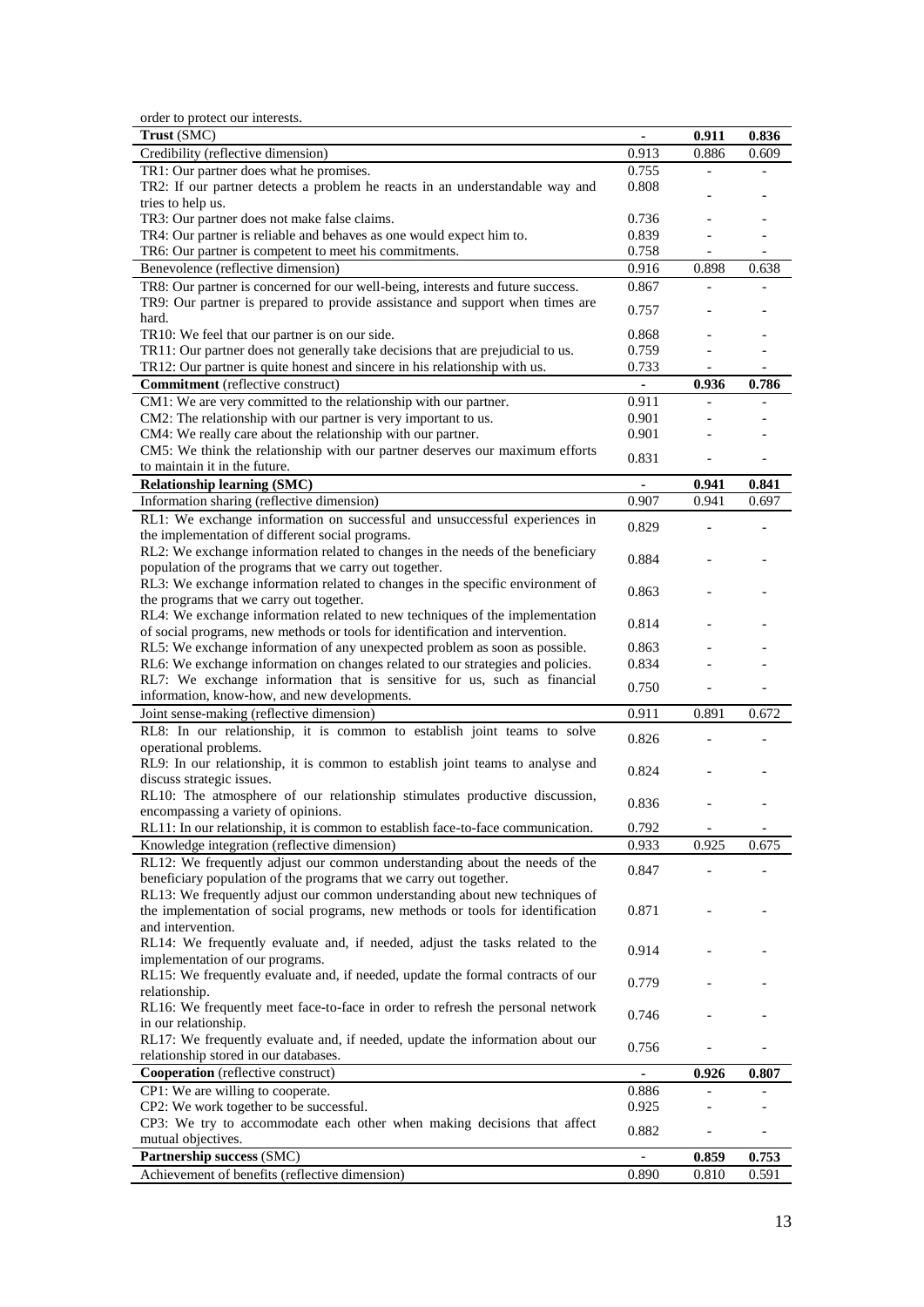| Achievement of reputational benefits (reflective sub-dimension)                                 | 0.779 | 0.923 | 0.800 |
|-------------------------------------------------------------------------------------------------|-------|-------|-------|
| AB1: Improving our visibility in society.                                                       | 0.904 |       |       |
| AB2: Being more appreciated by the stakeholders of our organization.                            | 0.922 |       |       |
| AB3: Improving our public relations.                                                            | 0.856 |       |       |
| Achievement of organisational benefits (reflective sub-dimension)                               | 0.638 | 0.910 | 0.629 |
| AB6: Increasing the loyalty and the commitment of our customers.                                | 0.800 |       |       |
| AB7: Differentiating ourselves from the competition.                                            | 0.645 |       |       |
| AB8: Getting a competitive advantage.                                                           | 0.776 |       |       |
| AB10: Acquiring resources through our partner.                                                  | 0.836 |       |       |
| AB11: Increasing our number of customers.                                                       | 0.835 |       |       |
| AB12: Improving our economic results.                                                           | 0.849 |       |       |
| Achievement of societal benefits (reflective sub-dimension)                                     | 0.872 | 0.890 | 0.801 |
| AB4: Increasing the motivation of our employees and their identification with<br>social issues. | 0.917 |       |       |
| AB14: Addressing a social issue.                                                                | 0.873 |       |       |
| Satisfaction (reflective dimension)                                                             | 0.845 | 0.943 | 0.891 |
| SAT1: Compared to our expectations, we are satisfied with this relationship.                    | 0.957 |       |       |
| SAT2: Compared to the ideal relationship, we are satisfied with the partnership<br>outcomes.    | 0.931 |       |       |

Note: CR: Composite reliability; AVE: Average variance extracted; SMC: Superordinate multidimensional construct.

#### **Table 3**

Measurement model: discriminant validity.

| <b>Fornell-Larcker Criterion</b> |          |          |       |       |       | <b>Heterotrait-Monotrait Ratio (HTMT)</b> |           |           |       |           |       |       |       |          |           |
|----------------------------------|----------|----------|-------|-------|-------|-------------------------------------------|-----------|-----------|-------|-----------|-------|-------|-------|----------|-----------|
|                                  | SV       | OВ       | TR    | CМ    | RL    | CР                                        | <b>PS</b> |           | SV    | <b>OB</b> | TR    | CМ    | RL    | $\bf CP$ | <b>PS</b> |
| SV                               | 0.818    |          |       |       |       |                                           |           | <b>SV</b> |       |           |       |       |       |          |           |
| OВ                               | $-0.087$ | 0.896    |       |       |       |                                           |           | <b>OB</b> | 0.101 |           |       |       |       |          |           |
| TR                               | 0.604    | $-0.102$ | 0.914 |       |       |                                           |           | TR        | 0.773 | 0.096     |       |       |       |          |           |
| <b>CM</b>                        | 0.658    | $-0.117$ | 0.665 | 0.887 |       |                                           |           | <b>CM</b> | 0.786 | 0.125     | 0.777 |       |       |          |           |
| RL                               | 0.434    | $-0.157$ | 0.584 | 0.698 | 0.917 |                                           |           | RL        | 0.519 | 0.159     | 0.684 | 0.761 |       |          |           |
| $\bf CP$                         | 0.592    | $-0.122$ | 0.695 | 0.800 | 0.663 | 0.898                                     |           | $\bf CP$  | 0.720 | 0.140     | 0.827 | 0.890 | 0.739 |          |           |
| PS                               | 0.439    | $-0.035$ | 0.531 | 0.540 | 0.495 | 0.464                                     | 0.868     | PS        | 0.629 | 0.079     | 0.724 | 0.680 | 0.622 | 0.600    |           |

Note: SV (Shared values); OB (Opportunistic behaviour); TR (Trust); CM (Commitment); RL (Relationship learning); CP (Cooperation); PS (Partnership success).

#### 4.2. Structural Model

Structural model assessment implies carrying out the following steps: 1) analysis of the predictive power of the model; 2) study of the predictive relevance of the endogenous constructs with a reflective measurement model; 3) analysis of the path coefficients' significance; and 4) examination of the goodness of fit of the model. Predictive power assessment is carried out by analysing the  $\mathbb{R}^2$  values (variance explained) of the endogenous constructs (Chin, 2010). Chin (1998) considers  $\mathbb{R}^2$  values of 0.67, 0.33, and 0.19 as substantial, moderate, and weak, respectively. Table 4 presents the variance explained in dependent constructs that ranges from 0.31 (weakmoderate) to 0.68 (substantial). Predictive relevance of the endogenous constructs with a reflective measurement model is assessed through the Stone-Geisser test  $(Q^2)$ . In our study, we offer the cross-validated redundancy  $Q^2$  to examine the predictive relevance of the theoretical/structural model (Chin, 1998). A  $Q^2$  greater than 0 implies that the model has predictive relevance, whereas a  $Q^2$  less than 0 suggests that the model lacks predictive relevance (Chin, 2010; Roldán & Sánchez-Franco, 2012). All the endogenous constructs of our model presented predictive relevance (see Table 4).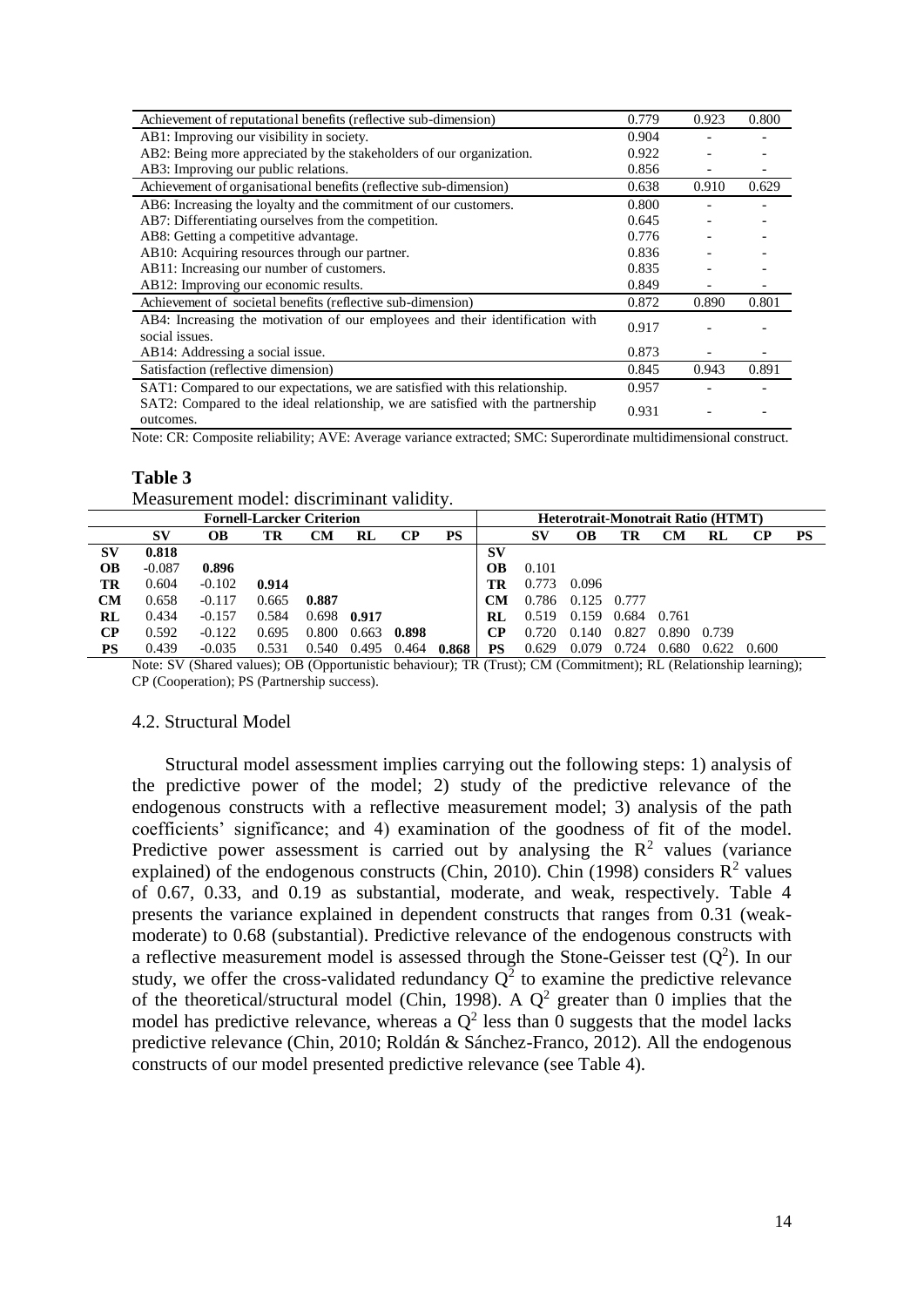#### **Table 4**

Effects on endogenous variables.

|                                | $\mathbb{R}^2$ | $\mathbf{O}^2$ | Direct effect | <b>Correlation</b> | Variance explained |
|--------------------------------|----------------|----------------|---------------|--------------------|--------------------|
| <b>TRUST</b>                   | 0.367          | 0.296          |               |                    | 36.60%             |
| H1: Shared values              |                |                | 0.599         | 0.604              | 36.09%             |
| H3: Opportunistic behaviour    |                |                | $-0.050$      | $-0.102$           | 0.51%              |
| <b>COMMITMENT</b>              | 0.546          | 0.416          |               |                    | 54.60%             |
| H <sub>2</sub> : Shared values |                |                | 0.403         | 0.658              | 26.54%             |
| H4: Trust                      |                |                | 0.422         | 0.665              | 28.06%             |
| <b>RELATIONSHIP LEARNING</b>   | 0.513          | 0.421          |               |                    | 51.30%             |
| H5: Trust                      |                |                | 0.214         | 0.584              | 12.50%             |
| H <sub>6</sub> : Commitment    |                |                | 0.556         | 0.698              | 38.80%             |
| <b>COOPERATION</b>             | 0.687          | 0.543          |               |                    | 68.70%             |
| H7: Trust                      |                |                | 0.291         | 0.695              | 20.22%             |
| H8: Commitment                 |                |                | 0.606         | 0.800              | 48.48%             |
| <b>PARTNERSHIP SUCCESS</b>     | 0.319          | 0.184          |               |                    | 31.90%             |
| Commitment<br>H9:              |                |                | 0.365         | 0.540              | 19.75%             |
| H <sub>10</sub> : Cooperation  |                |                | 0.023         | 0.464              | 1.06%              |
| H11: Relationship learning     |                |                | 0.224         | 0.495              | 11.09%             |

Note: Each endogenous construct's variance explained in terms of another latent variable is given by multiplying the  $\beta$  coefficient (direct effect) by the correlation of the two variables.

In order to evaluate the statistical significance of the path coefficients, we applied bootstrapping to generate a 95% confidence interval (CI) using 5000 resamples (Hair et al., 2011). "If a confidence interval for an estimated path coefficient w does not include zero, the hypothesis that w equals zero is rejected" (Henseler, Ringle, & Sinkovics, 2009, p. 306). Nine of the eleven direct effects hypothesised in Figure 1 (the hypotheses) were significant as shown by the bias-corrected 95% bootstrap CI's (Table 5). In particular, H3 and H10 are not supported because their confidence intervals include zero.

#### **Table 5**

| <b>Hypothesis</b>                                               | <b>Suggested</b><br>effect | B        | <b>Bias corrected bootstrap</b><br>95% CI | Support        |
|-----------------------------------------------------------------|----------------------------|----------|-------------------------------------------|----------------|
| $H1:$ Shared values $\rightarrow$ Trust                         | $^{+}$                     | 0.599    | $[0.475; 0.704]$ Sig.                     | <b>Yes</b>     |
| $H2: Shared values \rightarrow Committment$                     | $^{+}$                     | 0.403    | $[0.242; 0.558]$ Sig.                     | <b>Yes</b>     |
| H3: Opportunistic behaviour $\rightarrow$ Trust                 |                            | $-0.050$ | $[-0.269; 0.107]$ Nsig.                   | N <sub>0</sub> |
| $H4$ : Trust $\rightarrow$ Commitment                           | $^{+}$                     | 0.422    | $[0.273; 0.556]$ Sig.                     | <b>Yes</b>     |
| $H5$ : Trust $\rightarrow$ Relationship learning                | $^{+}$                     | 0.214    | $[0.021; 0.401]$ Sig.                     | <b>Yes</b>     |
| $H6$ : Commitment $\rightarrow$ Relationship learning           | $^{+}$                     | 0.556    | $[0.410; 0.719]$ Sig.                     | Yes            |
| $H7: Trust \rightarrow Cooperation$                             | $^{+}$                     | 0.291    | $[0.124; 0.452]$ Sig.                     | <b>Yes</b>     |
| H8: Commitment $\rightarrow$ Cooperation                        | $^{+}$                     | 0.606    | $[0.440; 0.762]$ Sig.                     | Yes            |
| $H9:$ Commitment $\rightarrow$ Partnership success              | $^{+}$                     | 0.365    | $[0.083; 0.603]$ Sig.                     | <b>Yes</b>     |
| $H10$ : Cooperation $\rightarrow$ Partnership success           | $^{+}$                     | 0.023    | [-0.200;0.272]Nsig.                       | N <sub>0</sub> |
| H11: Relationship learning $\rightarrow$ Partnership<br>success | $^{+}$                     | 0.224    | $[0.055; 0.419]$ Sig.                     | <b>Yes</b>     |

#### Structural model results.

SRMR (Standardized Root Mean Square Residual): 0.053

Note: Sig. denotes a significant direct effect at 0.05; Nsig. denotes a non-significant direct effect at 0.05. Bootstrapping based on  $n = 5000$  subsamples.

And finally, overall fit of the model is assessed by analysing the value of the standardized root mean square residual (SRMR) as the root mean square discrepancy between the observed correlations and the model-implied correlations (Hu & Bentler, 1999). Following Henseler, Dijkstra, Sarstedt, Ringle, Diamantopoulos, Straub, Ketchen, Hair, Hult, & Calantone (2014), we determined the SRMR for a composite factor model. As can be observed in Table 5, the model achieves an SRMR of 0.05, which means an appropriate fit assuming the usual cut-off of 0.08 (Hu & Bentler, 1999).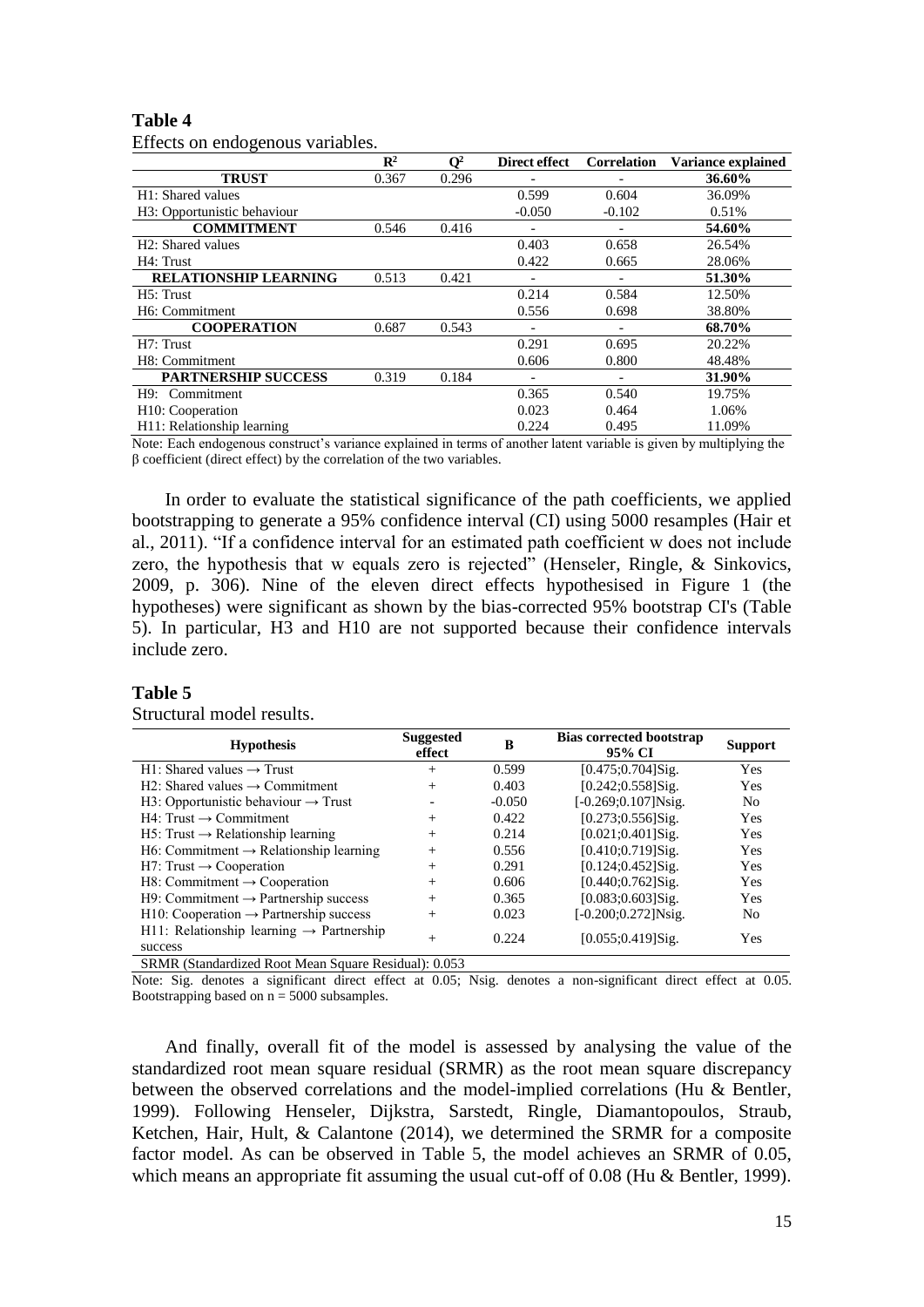#### **5. Discussion**

In large part, the findings from the survey analysis lend support to our hypotheses. Below, the results for each hypothesis are discussed and related to previous literature results.

As already mentioned, H1 and H2 are supported by our findings emphasising the influence of shared values on trust and commitment, respectively. Shared values explain 36.09 percent of the variance of trust  $(R^2=36.60\%)$ , and 26.54 percent of the variance of commitment  $(R^2=54.60\%)$ . This fact justifies why values shared between partners can be considered to be a significant antecedent to explain both relational factors, especially trust. According to these results, we conclude that organizations from different sectors that do not hold shared values might be unable to enjoy a high quality relationship at the next phase, i.e., in the partnership implementation in terms of trust and commitment. Therefore, as opposed to Murphy et al., (2015), our data suggest that it is essential for businesses to share in the partnership formation phase similar values and beliefs with their potential partners.

Contrary to our expectations, H3 is not supported. Opportunistic behaviour only predicts 0.51 percent of the variance of trust, which is the reason why this construct cannot be considered to be an important determinant to explain this relational factor. This result is opposed to the suggestions offered by Rivera-Santos & Rufín (2010) on the existence of a relationship between trust and opportunistic behaviour in a BUS-NPO context. Following Arenas & García (2006), who also rejected this relationship in their study about strategic alliances, we think that this result can be attributed to the use of sampling with a certain bias. They used non-probability sampling, where the businesses with troubled partnership processes would not generally have been very willing to respond to their questionnaire, and therefore to be part of their sample.

H4 is supported by our findings, highlighting the positive impact of trust on commitment, which explains 28.06 percent of its variance  $(R^2=54.60\%)$ . This result confirms the key idea supported by different authors (Seitanidi & Crane, 2009; Sanzo et al., 2015) according to which, without trust, neither partner would take the risk of committing to the partnership. The existing link between trust and commitment allows us to detect that the central structure of the commitment-trust perspective also exists in a BUS-NPO context, which helps strengthen the approach of our work.

H5, H6, H7, and H8 are also supported by our results, demonstrating that the better the relationship in terms of trust and commitment, the greater the extent to which businesses and NPOs learn together and cooperate. On the one hand, trust explains 12.50 percent of the variance of relationship learning ( $R^2$ =51.30%) and 20.22 percent of the variance of cooperation  $(R^2=68.70\%)$ , and, on the other hand, commitment predicts 38.80 percent of the variance of relationship learning and 48.48 percent of the variance of cooperation. Therefore, although trust and commitment are good predictors of both constructs, commitment exerts a greater impact on these relational effects. The results of our study coincide, in a certain way, with the suggestions offered by several authors in a BUS-NPO partnership context. Firstly, Arenas, Arenas, Sánchez & Murphy (2009) highlighted the importance of creating a climate of commitment and trust in the relationship in order to favour the collaboration between the partners. And secondly, Sanzo et al. (2015) mentioned that the better the relationship in terms of trust and commitment, the greater the extent to which partners exchange information and knowledge. Therefore, our data confirm that without trust and commitment functioning as informal governance mechanisms (Rivera-Santos & Rufín, 2010) cooperation and relationship learning will remain complex relational processes for the partners.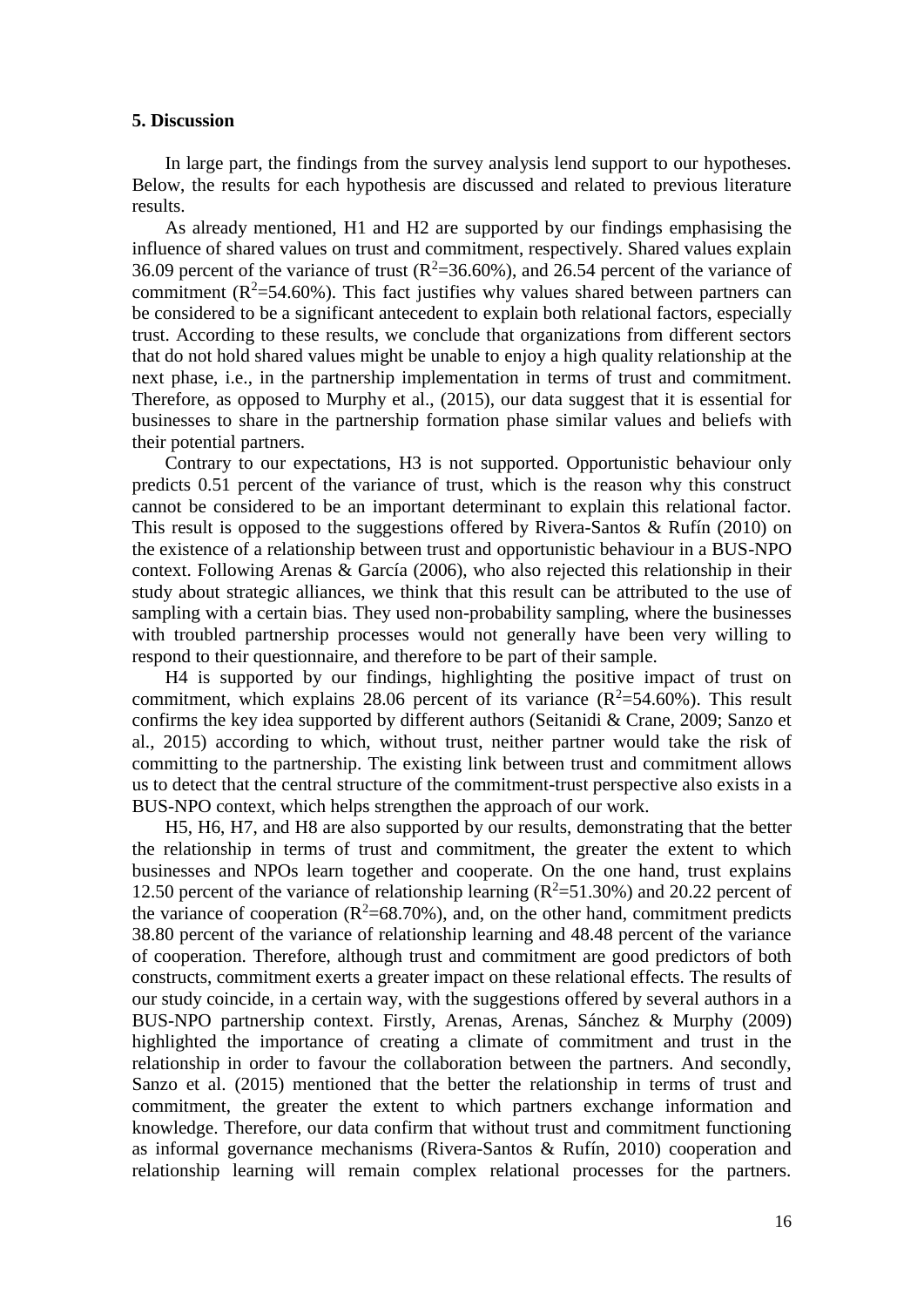Unpacking the complexity of these processes can provide a more structured understanding of how partners should prioritise their resources for partnership success.

And finally, H9 and H11 are supported in our study, emphasising the influence of commitment and relationship learning on partnership success, respectively. These findings are consistent with the suggestions provided by Austin (2000), Berger et al., (2004) or Seitanidi & Crane (2009), according to which both relational factors are fundamental for improving partnership success. More specifically, while commitment explains 19.75 percent of the variance of partnership success ( $R^2$ =31.90%), relationship learning predicts 11.09 percent of the variance of this construct. Thus, commitment of the business partner exerts a greater impact on partnership success. Contrary to our expectations, H10 is not supported. Cooperation only predicts 1.06 percent of the variance of partnership success, which is the reason why this construct cannot be considered to be a relevant determinant to explain overall partnership success. This contrasts with the arguments presented by Wilson et al. (2010), according to which the development of cooperative behaviours is a key enabler for the success of social alliances. While this result is surprising, it is not unexplainable. Firstly, the study context presents organisations with work environments that are very different. Barnes, Yen & Zhou (2011) have demonstrated that the differences existing between partners make the cooperation-performance relationship difficult. And secondly, following Siguaw et al. (1998) we can speculate from this finding that the cooperation-success relationship is non-monotonic: some degree of adherence to cooperative norms has a positive effect on partnership success, but partnership success might be adversely affected when too much importance is placed on cooperation over achieving the expected social-economic outcomes from the partnership.

# 5.1. Conclusion and Contributions

This research applies a relational perspective within the BUS-NPO literature in order to open up new research avenues by providing a relational process quantitative perspective in a literature where the majority of the research is qualitative and casestudy based. Specifically, by introducing insights originating in the huge body of research on alliances, this study offers empirical evidence on the role of different key relational factors and the extent of their contribution to the success of such BUS-NPO partnership processes.

Therefore, the results of our study have relevance for both academics and practitioners. From a theoretical perspective, our study makes several contributions to existing knowledge. First, this study responds to previous calls for theory development in BUS-NPO collaboration research (Selsky & Parker, 2005; Branzei & Le Ber, 2014; Murphy et al., 2015) by contributing a quantitative process perspective associating partnership success with the value creation processes by focusing on one party's perspective, i.e. the profit sector. Second, our study also contributes to the literature by testing theory proposed by existing research on the suitability of the relational factors for studying the success of BUS-NPO partnerships (Jamali & Keshishian, 2009; Murphy & Arenas, 2010; Le Ber & Branzei, 2010; Jamali et al., 2011; Austin & Seitanidi, 2012; Sanzo et al., 2015). And third, the findings of this paper contribute rare generalizable results in BUS-NPO research adding to the recently developed body of quantitative studies employing cross-sector-specific large samples that measure the factors influencing partnership outcomes (Murphy et al., 2015; Sanzo et al., 2015).

In addition to the above relevant implications, this study generates several recommendations to those business managers who are responsible for the development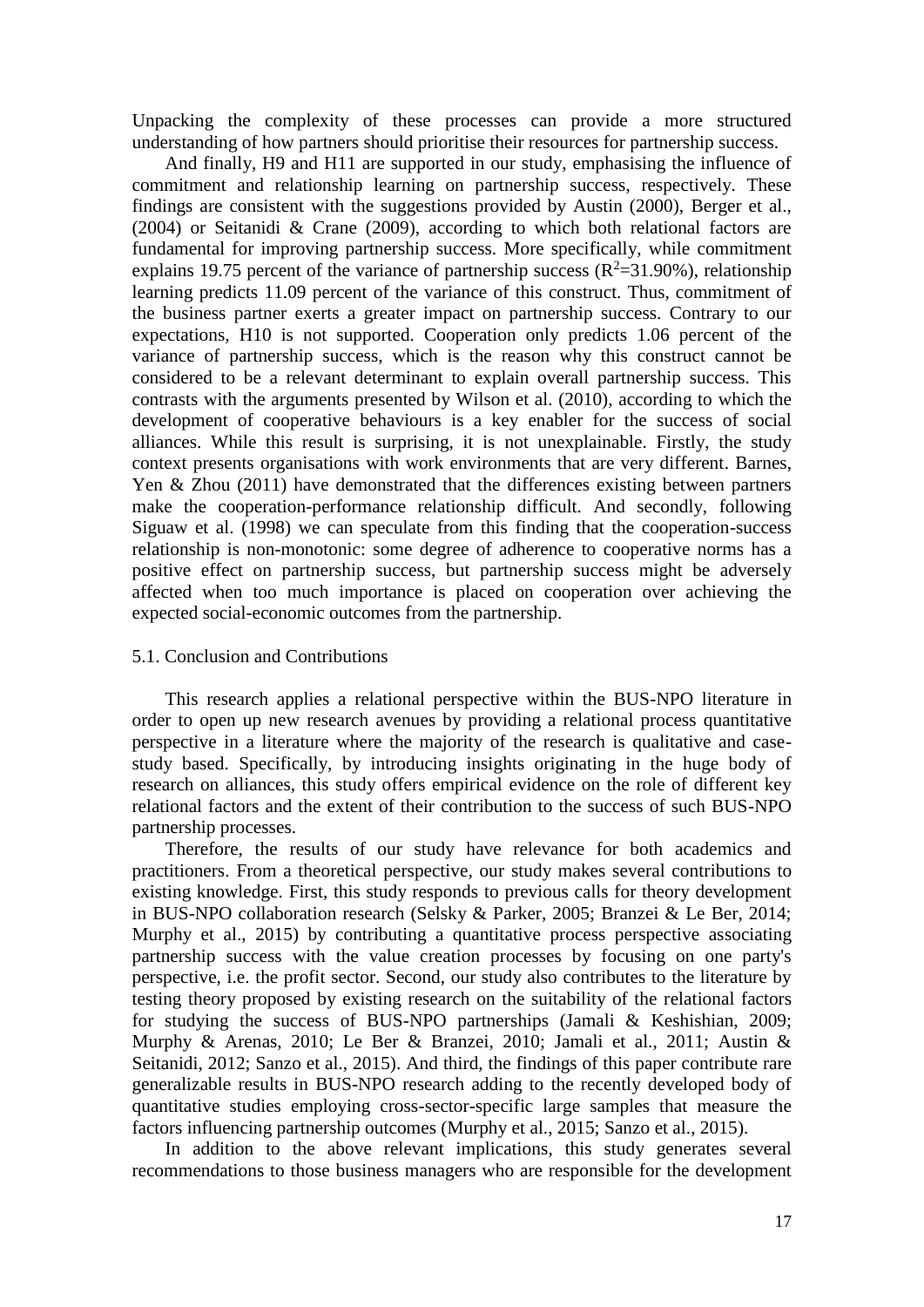of collaborative relationships with non-profit organisations. First, we recommend that business managers who wish to enjoy a high quality relationship in the partnership implementation –in terms of trust and commitment– need to pay close attention to the process of selection of their non-profit partners. Managers should thus explore the range of options available either by building on existing and proven contacts or by seeking new ones (Tennyson, 2003), and selecting those partners which they perceive to share a larger set of common values and beliefs. These common beliefs can be expressed, for instance, through the initial articulation of the social problems affecting the two partners, ethical behaviours in daily management, or basic principles in staff management.

Similarly, we suggest that business managers who wish to improve relationship learning and cooperation ought to dedicate more resources (time and effort) to strengthening the development of trust and commitment during the partnership implementation. To do this, they could establish work teams in which members from both organizations work together to implement the partnership (Rivera-Santos & Rufín, 2010), encourage the physical proximity of team members, ensure team member stability (Sanzo et al., 2015), and use training and seminar sessions to increase the mutual understanding, the empathy, and the interest of the teams in jointly achieving the objectives of the partnership.

And finally, we recommend that business managers in collaborative relationships with non-profit organisations need to maintain a high level of commitment to the partnership, by devoting their greatest efforts to the relationship, while promoting the development of a culture of mutual learning within their collaboration. To that end, managers ought to stimulate information sharing, even information sensitive for them, such as financial information, know-how, and new developments, favour the joint interpretation of this information by stimulating productive discussion and establishing face-to-face communication, and promote the integration of the knowledge created into a shared relationship-domain-specific memory, so that both businesses and NPOs can have access to it regardless of their location (Johnson, Sohi, & Grewal, 2004; Selnes & Sallis, 2003).

We hope that this work will encourage and facilitate practitioners to create more effective social partnerships by developing cooperation agreements with appropriate partners and establishing relationship management routines that let partners enjoy frequent and higher quality interactions.

#### 5.2. Limitations and Suggestions for Further Research

The findings and implications of this study should be considered in the light of its limitations, which also open several avenues for further research. Firstly, in our study, the questionnaire was conducted among Spanish businesses in cross-sector collaboration relationships with non-profit organisations. Similar questionnaires conducted in other countries, although they may provide different results, can be used to compare systematically the role of relational factors in different contexts. Secondly, since the sample comprises companies that responded to our questionnaire, it is possible that its representation may be affected by including companies that have more positive relations with their partners. Future studies could increase the sample size in order to analyse a potentially greater range of variations in the results. And thirdly, our paper has empirically validated the role of certain relational factors in BUS-NPO research and the extent of their contribution to partnership success. Future studies can explore additional relational factors such as power (Berger et al., 2004; Seitanidi & Ryan, 2007) or the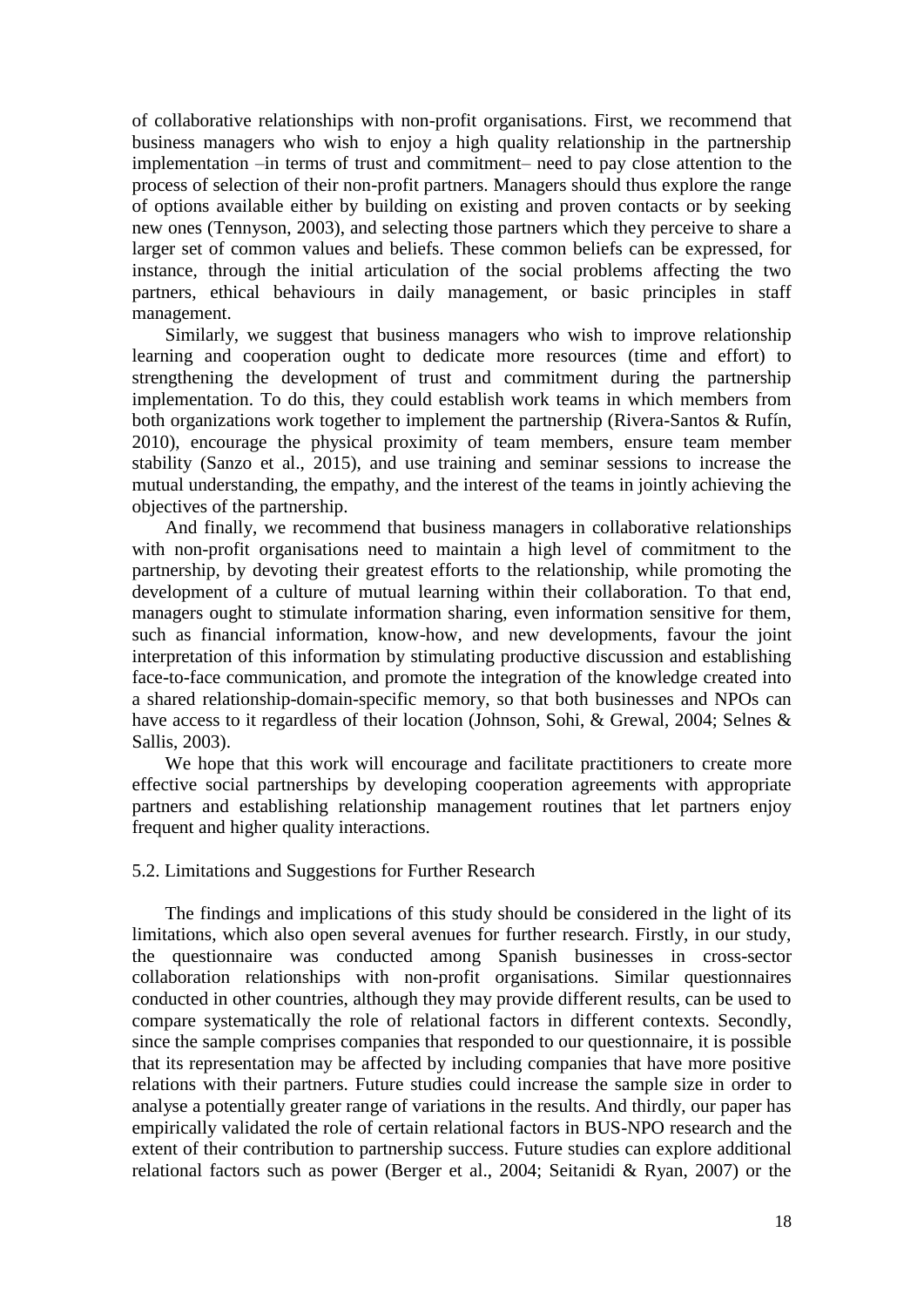presence of conflict between partners (Sanzo et al., 2015), and examine their contribution to partnership success.

#### Acknowledgements

This research has been co-financed by the Extremadura Government and the European Regional Development fund (FEDER) (Code: GR15007).

## **6. References**

- Anderson, J., & Narus, J. (1990). A Model of Distributor Firm and Manufacturer Firm Working Partnerships. Journal of Marketing, 54(1), 42-58.
- Arenas, J., & García, R. (2006). La aportación relacional al éxito de las alianzas estratégicas internacionales. Revista Española de Investigación de Marketing, 10(2), 139-161.
- Arenas, D., Sánchez, P., & Murphy, M. (2009). Relaciones empresariales con comunidades locales y ONG. Comunicación, diálogo y participación. Barcelona: ESADE-Instituto de Innovación Social.
- ARSP (2015). Annual Review of Social Partnerships. ARSP Publications Section, 2529: Greenleaf Publishing House.
- Austin, J.E. (2000). The Collaboration Challenge: How Nonprofits and Businesses Succeed through Strategic Alliances. San Francisco: Jossey-Bass.
- Austin, J.E., & Seitanidi, M.M. (2012). Collaborative Value Creation A Review of Partnering Between Nonprofits and Businesses. Part 2: Partnership Processes and Outcomes. Nonprofit and Voluntary Sector Quarterly, 41(6), 929-968.
- Austin, J.E. (2014). Foreword. In M. M. Seitanidi & A. Crane (Eds.), Social partnerships and responsible business (pp. xxvii-xxviii). New York: Routledge.
- Austin, J.E., & Seitanidi, M.M. (2014). Creating Value in Nonprofit-business Collaborations: New Thinking and Practice. San Francisco: Jossey-Bass.
- Barclay D., Thompson, R., & Higgins Ch. (1995). The Partial Least Squares (PLS) Approach to Causal Modeling: Personal Computer Adoption and Use as an Illustration. Technology Studies, 22(2), 285-309.
- Barnes, B.R., Leonidou, L.C., Siu, N.Y., & Leonidou, C.N. (2010). Opportunism as the inhibiting trigger for developing long-term-oriented Western exporter-Hong Kong importer relationships. Journal of International Marketing, 18(2), 35-63.
- Barnes, B.R., Yen, D., & Zhou, L. (2011). Investigating guanxi dimensions and relationship outcomes: Insights from Sino-Anglo business relationships. Industrial Marketing Management, 40(4), 510-521.
- Becker, J.-M., Rai, A., & Rigdon, E. (2013). Predictive validity and formative measurement in structural equation modeling: Embracing practical relevance. Proceedings of the 34<sup>th</sup> International Conference on Information Systems (ICIS).
- Berger, I., Cunningham, P., & Drumwright, M. (2004). Social Alliances: Company/Nonprofit Collaboration. California Management Review, 47(1), 58-90.
- Branzei, O., & Le Ber, M. J. (2014). Theory-method interfaces in cross-sector partnership research. In M. M. Seitanidi & A. Crane (Eds.), Social partnerships and responsible business (pp. 229-266). New York: Routledge.
- Bryson, J., Crosby, B., & Stone, M. (2006). The Design and implementation of crosssector collaborations: Propositions from the literature. Public Administration Review, 66(1), 44-55.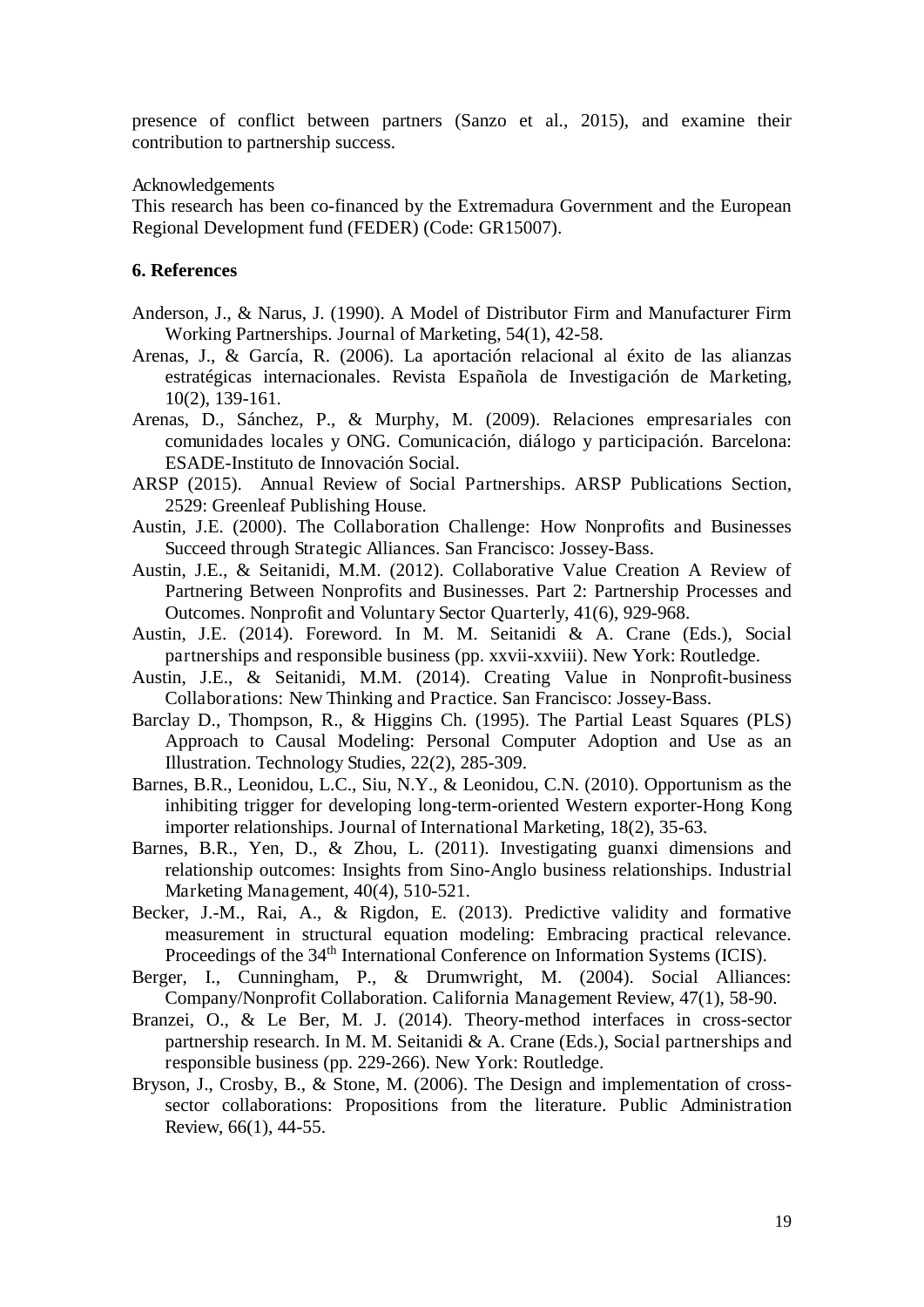- Cambra, J.J., & Polo, Y. (2008). Long-term Orientation of the Supply Function in the SME Context Reasons, Determining Factors and Implications. International Small Business Journal, 26(5), 619-646.
- Carmines, E.G., & Zeller, R.A. (1979). Reliability and validity assessment. Newbury Park, CA: Sage Publications, Inc.
- Castro, I., Roldán, J. L., & Acedo, F. J. (2015). The dimensions of alliance portfolio configuration: A mediation model. Journal of Management & Organization, 21(2), 176-202.
- Chang, K.H., & Gotcher, D.F. (2008). Relationship learning and dyadic knowledge creation in international subcontracting relationships: the supplier's perspective. International Journal of Technology Management, 41(1), 55-74.
- Cheng, J. H., Yeh, C. H., & Tu, C. W. (2008). Trust and knowledge sharing in green supply chains. Supply Chain Management: An International Journal, 13(4), 283- 295.
- Cheung, M.S., Myers, M.B., & Mentzer, J.T. (2011). The Value of Relational Learning in Global Buyer-Supplier Exchanges: A Dyadic Perspective and Test of the Pie-Sharing Premise. Strategic Management Journal, 32(10), 1061-1082.
- Chin, W.W. (1998). The Partial Least Squares approach to structural equation modeling. In G.A. Marcoulides (Eds.), Modern Methods for Business Research (pp.295-336). New Jersey: Lawrence Erlbaum.
- Chin, W. W., & Newsted, P. R. (1999). Structural equation modeling analysis with small samples using partial least squares. In R. Hoyle (Ed.), Statistical strategies for small samples research (pp. 307-341). Thousand Oaks: Sage.
- Chin, W.W. (2010). How to write up and report PLS analyses. In V. Esposito Vinzi, W.W. Chin, J. Henseler, & H. Wang (Eds.), Handbook of partial least squares: Concepts, methods and applications (pp. 655-690). Berlin: Springer.
- Clarke, A., & Fuller, M. (2010). Collaborative strategic management: strategy formulation and implementation by multiorganizational cross-sector social partnerships. Journal of Business Ethics, 94(1), 85-101.
- Crane, A., & Seitanidi, M. M. (2014). Social partnerships and responsible business: What, why and how? In M. M. Seitanidi & A. Crane (Eds.), Social partnerships and responsible business (pp. 1-12). New York: Routledge.
- Dahan, N.M., Doh, J.P., Oetzel, J., & Yaziji, M. (2010). Corporate-NGO collaboration: Co-creating new business models for developing markets. Long range planning, 43(2), 326-342.
- Diamantopoulos, A., Riefler, P., & Roth, K.P. (2008). Advancing formative measurement models. Journal of Business Research, 61(12), 1203-1218.
- Duhan, D.F., & Sandvik, K. (2009). Outcomes of advertiser-agency relationships. The form and the role of cooperation. International Journal of Advertising, 28(5), 881- 919.
- Dwyer, F.R., Schurr, P.H., & Oh, S. (1987). Developing Buyer-Seller Relationships. Journal of Marketing, 51(2), 11-27.
- Fang, S.R., Fang, S.C., Chou, C.H., Yang, S.M., & Tsai, F.S. (2011). Relationship Learning and Innovation: The Role of Relationship-Specific Memory. Industrial Marketing Management, 40(5), 743-753.
- Fornell, C., & Larcker, D.F. (1981). Evaluating Structural Equation Models with Unobservable Variables and Measurement Error. Journal of Marketing Research, 18(1), 39-50.
- Galaskiewicz, J., & Colman, M.S. (2006). Collaboration between corporations and nonprofit organizations. (2nd ed.). In W.W. Powell, & R. Steinburg (Eds.), The Non-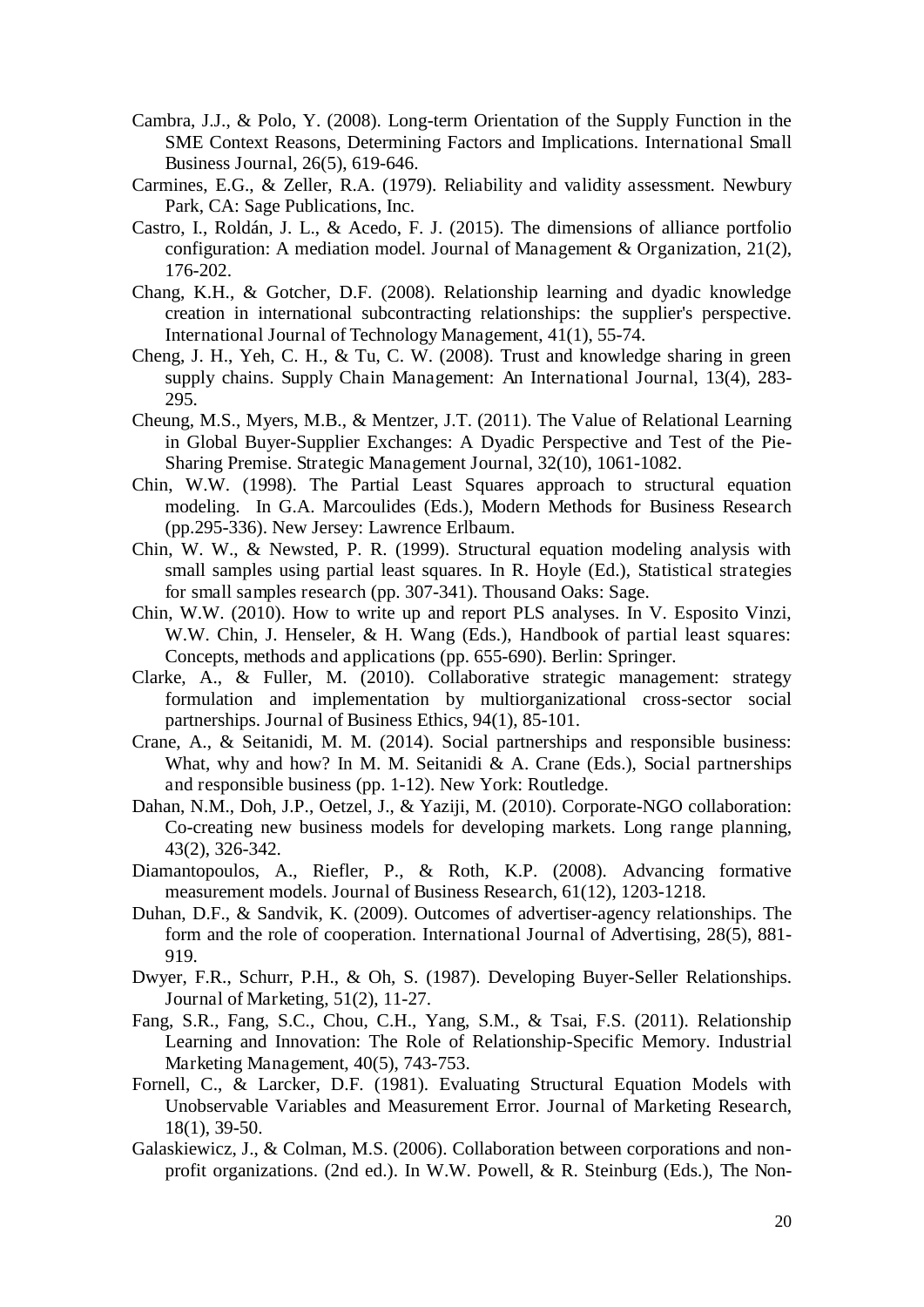Profit Sector: A Research Handbook (pp. 180-204). New Haven & London: Yale University Press.

- Glasbergen, P. (2011). Understanding Partnerships for Sustainable Development Analytically: the Ladder of Partnership Activity as a Methodological Tool. Environmental Policy and Governance, 21(1), 1-13.
- Graf, N., & Rothlauf, F. (2012). Firm-NGO collaborations: a resource-based perspective. Zeitsch Betriebswirtsch, 82 (6), 103-125.
- Gray, B. (1989). Collaborating: Finding Common Ground for Multiparty Problems. Jossey-Bass: San Francisco.
- Gutiérrez, R., Schmutzler, J., Márquez, P., & Reficco, C. (2012). Survival and Demise of Alliances within a Portfolio to Develop an Inclusive Business. Proceeding of the 3rd International Symposium about Cross Sector Social Interactions.
- Ha, H.Y. (2010). Alternative explanations of business-to-business relationships: The relational case between web-based companies and traditional channel partners in South Korea. Asian Business & Management, 9(1), 149-171.
- Hair, J.F., Ringle, C.M., & Sarstedt, M. (2011). PLS-SEM: Indeed a silver bullet. Journal of Marketing Theory and Practice, 19(2), 139-152.
- Hair, J.F.J., Hult, G.T.M., Ringle, C.M., & Sarstedt, M. (2017). A primer on partial least squares structural equation modeling (PLS-SEM) (2nd ed.). Thousand Oaks, CA: SAGE Publications.
- Henseler, J., Ringle, C.M., & Sinkovics, R.R. (2009). The use of partial least squares path modeling in international marketing. Advances in International Marketing, 20(1), 277-319.
- Henseler, J., Dijkstra, T.K., Sarstedt, M., Ringle, C.M., Diamantopoulos, A., Straub, D.W., Ketchen, D.J., Jr., Hair, J.F., Hult, G.T.M., & Calantone, R.J. (2014). Common beliefs and reality about PLS: Comments on Rönkkö & Evermann (2013). Organizational Research Methods, 17(2), 182-209.
- Henseler, J., Ringle, C.M., & Sarstedt, M. (2015). A new criterion for assessing discriminant validity in variance-based structural equation modeling. Journal of the Academy of Marketing Science, 43(1), 115–135.
- Henseler, J., Ringle, C.M., & Sarstedt, M. (2016). Testing measurement invariance of composites using partial least squares. International Marketing Review, 33(3), 405- 431.
- Hu, L., & Bentler, P.M. (1999). Cutoff criteria for fit indexes in covariance structure analysis: Conventional criteria versus new alternatives. Structural Equation Modeling, 6(1), 1-55.
- Hunt, S.D., Lambe, C., & Wittmann, C. (2002). A Theory and Model of Business Alliance Success. Journal of Relationship Marketing, 1(1), 17-36.
- Jamali, D., & Keshishian, T. (2009). Uneasy Alliances: Lessons Learned from Partnerships Between Businesses and NGOs in the context of CSR. Journal of Business Ethics, 84(2), 277-295.
- Jamali, D., Yianni, M., & Abdallah, H. (2011). Strategic partnerships, social capital and innovation: accounting for social alliance innovation. Business Ethics: A European Review, 20(4), 375-391.
- Jean R.J.B., Sinkovics, R.R., & Kim D. (2010). Drivers and performance outcomes of relationship learning for suppliers in cross-border customer-supplier relationships: The role of communication culture. Journal of International Marketing, 18(1), 63- 85.
- Jena, S., Guin, K.K., & Dash, S.B. (2011). Effect of relationship building and constraint-based factors on business buyers' relationship continuity intention: A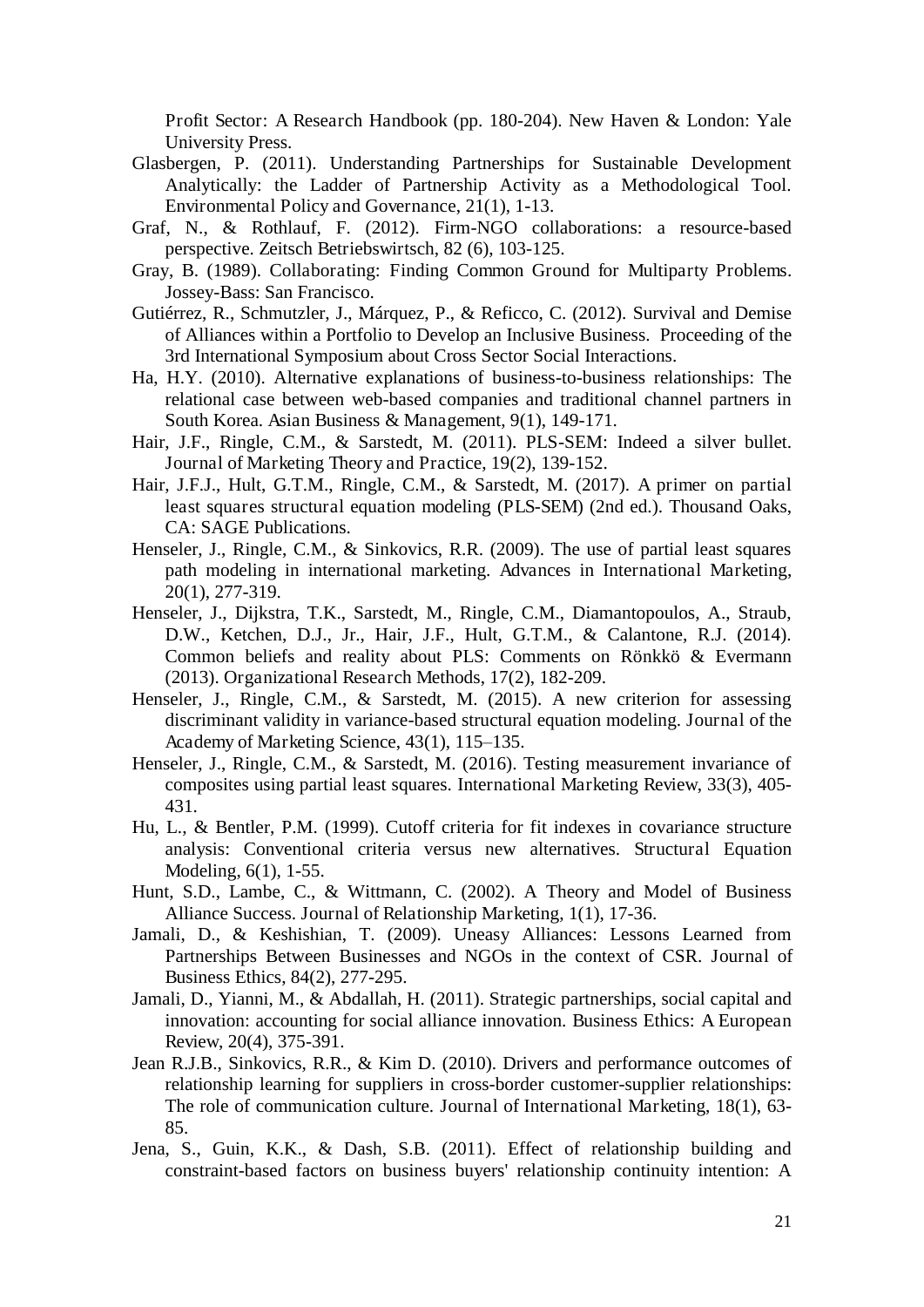study on the Indian steel industry. Journal of Indian Business Research, 3(1), 22- 42.

- Johnson, J.L., Sohi, R.S., & Grewal, R. (2004). The role of relational knowledge stores in interfirm partnering. Journal of Marketing, 68(3), 21-36.
- Kauser, S., & Shaw, V. (2004). The influence of behavioural and organisational characteristics on the success of international strategic alliances. International Marketing Review, 21(1), 17-52.
- Khanna, T., Gulati, R., & Nohria, N. (1998). The dynamics of learning alliances: Competition, cooperation, and relative scope. Strategic Management Journal, 19(3), 193-210.
- Kim, S., Kim, N., Pae, J.H., & Yip, L. (2013). Cooperate and compete: coopetition strategy in retailer-supplier relationships. Journal of Business & Industrial Marketing, 28(4), 263-275.
- Kolk, A., Van Dolen, W., & Vock, M. (2010). Trickle effects of cross-sector social Partnerships. Journal of Business Ethics, 94(1), 123-137.
- Kourula, A., & Laasonen, S. (2010). Nongovernmental organizations in business and society, management, and international business research. Business & Society, 49(1), 35-67.
- Krishnan, R., Martin, X., & Noorderhaven, N. G. (2006). When does trust matter to alliance performance? Academy of Management journal, 49(5), 894-917.
- Lancastre, A., & Lages, L.F. (2006). The relationship between buyer and a B2B emarketplace: cooperation determinants in an electronic market context. Industrial Marketing Management, 35(6), 774-789.
- Law, K.S., & Wong, C.S. (1999). Multidimensional constructs in structural equation analysis: an illustration using the job perception and job satisfaction constructs. Journal of Management, 25(2), 143–160.
- Leal-Rodríguez, A. L., Roldán, J. L., Ariza-Montes, J. A., & Leal-Millán, A. (2014). From potential absorptive capacity to innovation outcomes in project teams: The conditional mediating role of the realized absorptive capacity in a relational learning context. International Journal of Project Management, 32(6), 894-907.
- Le Ber, M.J., & Branzei, O. (2010). (Re) forming strategic cross-sector partnerships relational processes of social innovation. Business & Society, 49(1), 140-172.
- Lee, D.J. (1998). Developing international strategic alliances between exporters and importers: The case of Australian exporters. International Journal of Research in Marketing, 15(4), 335-348.
- Ling-Yee, L. (2006). Relationship Learning at Trade Shows: Its antecedents and Consequences. Industrial Marketing Management, 35(2), 166-177.
- McCann, J.E. (1983). Design Guidelines for Social Problem-Solving Interventions. Journal of Applied Behavioral Science, 19(2), 177-189.
- McDaniel, P.A., & Malone, R.E. (2012). British American Tobacco's partnership with Earthwatch Europe and its implications for public health. Global public health, 7(1), 14-28.
- MacKenzie, S.B., Podsakoff, P.M., & Jarvis, C.B. (2005). The problem of measurement model misspecification in behavioral and organizational research and some recommended solutions. Journal of Applied Psychology, 90(4), 710-730.
- MacMillan, K., Money, K., Money, A., & Downing, S. (2005). Relationship marketing in the not-for-profit sector: an extension and application of the commitment-trust theory. Journal of Business Research, 58(6), 806-818.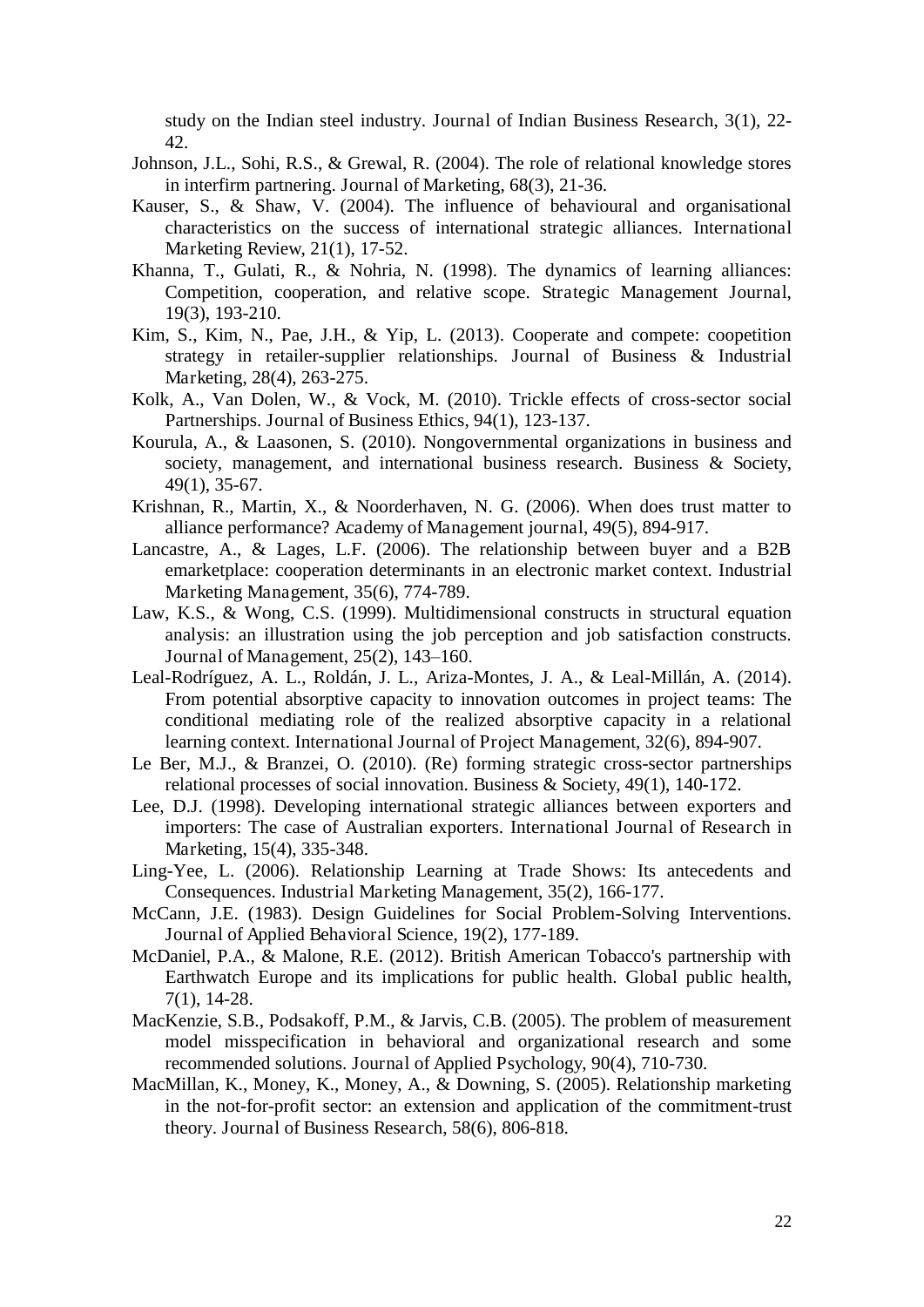- Mohr, J., & Spekman, R. (1994). Characteristics of Partnership Success: Partnership Attributes, Communication Behaviour, and Conflict Resolution Techniques. Strategic Management Journal, 15(2), 135-152.
- Monczka, R.M., Petersen, K.J., Handfield, R.B., & Ragatz, G.L. (1998). Success Factors in Strategic Supplier Alliances: The Buying Company Perspective. Decision Sciences, 29(3), 553-577.
- Moorman, C., Despandé, R., & Zaltman, G. (1993). Factors Affecting Trust in Market Research Relationship. Journal of Marketing, 57(1), 81-101.
- Morgan, R.M., & Hunt S.D. (1994). The Commitment-Trust Theory of Relationship Marketing. Journal of Marketing, 58(3), 20-38.
- Morris, M., & Carter, C.R. (2005). Relationship marketing and supplier logistics performance: an extension of the key mediating variables model. Journal of Supply Chain Management, 41(4), 32-43.
- Murphy, M., & Arenas, D. (2010). Through Indigenous Lenses: Cross-Sector Collaborations with Fringe Stakeholders. Journal of Business Ethics, 94(1), 103- 121.
- Murphy, M., Arenas, D., & Batista, J.M. (2015). Value Creation in Cross-Sector Collaborations: The Roles of Experience and Alignment. Journal of Business Ethics, 130(1), 145-162.
- Nunnally, J.C., & Bernstein, I.H. (1994). Psychometric theory. (3er ed.). New York: McGraw-Hill.
- Palmatier, R.W., Dant, R.P., & Grewal, D. (2007). A comparative longitudinal analysis of theoretical perspectives of interorganizational relationship performance. Journal of Marketing, 71(4), 172-194.
- Park, S.H., & Ungson, G.R. (2001). Interfirm rivalry and managerial complexity: A conceptual framework of alliance failure. Organization Science,12(1), 37-53.
- Payan, J.M., & Svensson, G. (2007). Co-operation, coordination, and specific assets in inter-organisational relationships. Journal of Marketing Management, 23(7-8), 797- 813.
- Perez-Aleman, P., & Sandilands, M. (2008). Building value at the top and the bottom of the global supply chain: MNC-NGO partnerships. California Management Review, 51(1), 24-49.
- Pesämaa, O., & Franklin, J. (2007). More than friendship is required: An empirical test of cooperative firm strategies. Management Decision, 45(3), 602-615.
- Pimentel, D., Borin, P., & Hagelaar, G. (2006). Coordinating collaborative joint efforts with suppliers: the effects of trust, transaction specific investment and information network in the Dutch flower industry. Supply Chain Management: An International Journal, 11(3), 216-224.
- Polites, G., Roberts, N., & Thatcher, J. (2012). Conceptualizing Models Using Multidimensional Constructs: A Conceptual Review and Guidelines for Their Use. European Journal of Information Systems, 21(1), 22-48.
- Ringle, C.M., Wende, S., & Becker, J.M. (2015). SmartPLS 3. Boenningstedt: SmartPLS GmbH. http://www. smartpls.com.
- Rivera-Santos, M., & Rufín, C. (2010). Odd couples: Understanding the governance of firm–NGO alliances. Journal of Business Ethics, 94(1), 55-70.
- Rodríguez, C.M., & Wilson, D.T. (2002). Relationship bonding and trust as a foundation for commitment in US-Mexican strategic alliances: A structural equation modeling approach. Journal of International Marketing, 10(4), 53-76.
- Roldán, J.L., & Sánchez-Franco, M.J. (2012). Variance-Based Structural Equation Modeling: Guidelines for using Partial Least Squares in Information Systems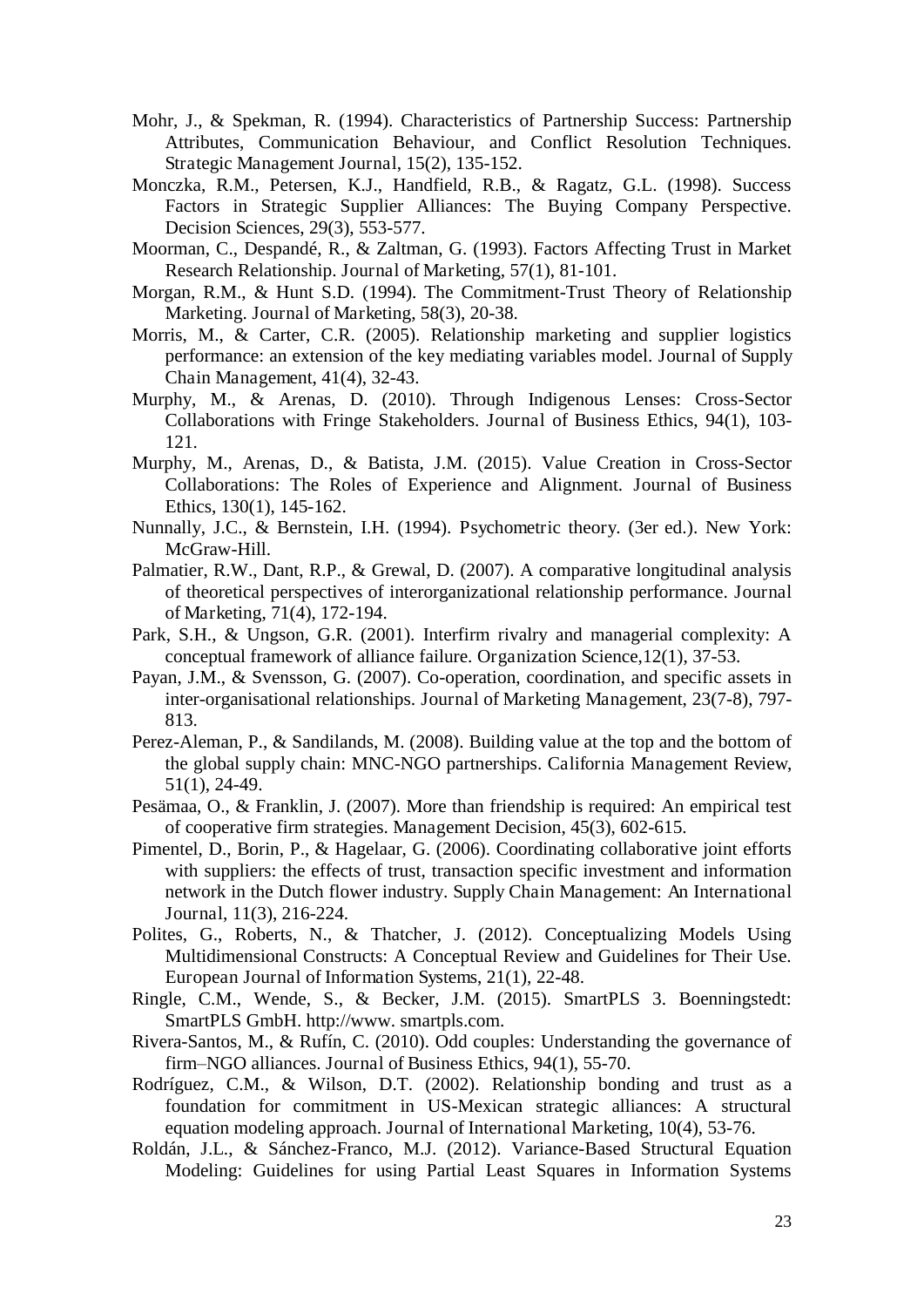Research. In M. Mora, o. Gelman, A. Steenkamp, & M.S. Raisinghani (Eds.), Research Methodologies, Innovations and Philosophies in Software Systems Engineering and Information Systems (pp. 193–221). Hershey PA: Information Science Reference.

- Rondinelli, D.A., & London, T. (2003). How corporations and environmental groups cooperate: assessing cross-sector alliances and collaborations. The Academy of Management Executive, 17(1), 61-76.
- Salciuviene, L., Reardon, J., & Auruskeviciene, V. (2011). Antecedents of performance of multi-level channels in transitional economies. Baltic Journal of Management, 6(1), 89-104.
- Sanzo, M.J., Álvarez, L.I., Rey, M., & García, N. (2015). Business-Nonprofit Partnerships: Do Their Effects Extend Beyond the Charitable Donor-Recipient Model? Nonprofit and Voluntary Sector Quarterly, 44(2), 379-400.
- Sarkar, M.B., Echambadi, R., Cavusgil, S.T., & Aulakh, P.S. (2001). The Influence of Complementarity, Compatibility, and Relationships Capital on Alliance Performance. Journal of the Academy of Marketing Science, 29(4), 358-373.
- Seitanidi, M. M., & Ryan, A. (2007). A critical review of forms of corporate community involvement: from philanthropy to partnerships. International Journal of Nonprofit and Voluntary Sector Marketing, 12(3), 247-266.
- Seitanidi, M.M. (2008). Adaptive responsibilities: Non-linear interactions across social sectors. Cases from cross sector partnerships. Emergence: Complexity and Organization E:CO, 10(3), 51-64.
- Seitanidi, M.M., & Crane, A. (2009). Implementing CSR through partnerships: Understanding the selection, design and institutionalization of Nonprofit-Business Partnerships. Journal of Business Ethics, 85(2), 413-429.
- Seitanidi, M.M. (2010). The politics of partnerships. A critical examination of nonprofit-business partnerships. London: Springer.
- Seitanidi, M.M., Koufopoulos, D.N., & Palmer, P. (2010). Partnership formation for change: indicators for transformative potential in cross-sector social partnerships. Journal of Business Ethics, 94(1), 139-161.
- Selnes, F., & Sallis, J. (2003). Promoting Relationship Learning. Journal of Marketing, 67(3), 80-95.
- Selsky, J., & Parker, B. (2005). Cross-Sector Partnerships to Address Social Issues: Challenges to Theory and Practice. Journal of Management, 31(6), 849-873.
- Sherman, S. (1992). Are strategic alliances working? Fortune, September (21), 24-29.
- Siguaw, J.A., Simpson, P.M., & Baker, T.L. (1998). Effects of supplier market orientation on distributor market orientation and the channel relationship: the distributor perspective. The Journal of Marketing, 62(3), 99-111.
- Srinivasan, M., Mukherjee, D., & Gaur, A.S. (2011). Buyer-supplier partnership quality and supply chain performance: Moderating role of risks, and environmental uncertainty. European Management Journal, 29(4), 260-271.
- Tennyson, R. (2003). The partnering toolbook. London: International Business Leaders Forum.
- Van Tulder, R., Seitanidi, M.M., Crane, A., & Brammer, S. (2015). Enhancing the Impact of Cross-Sector Partnerships. Journal of Business Ethics, 135(1), 1-17.
- Venn, R. (2012). Conflicting objectives in cross-sector social interaction: modeling social exchange in partnerships at the base-of-the-pyramid. Proceeding of the 3rd International Symposium about Cross Sector Social Interactions.